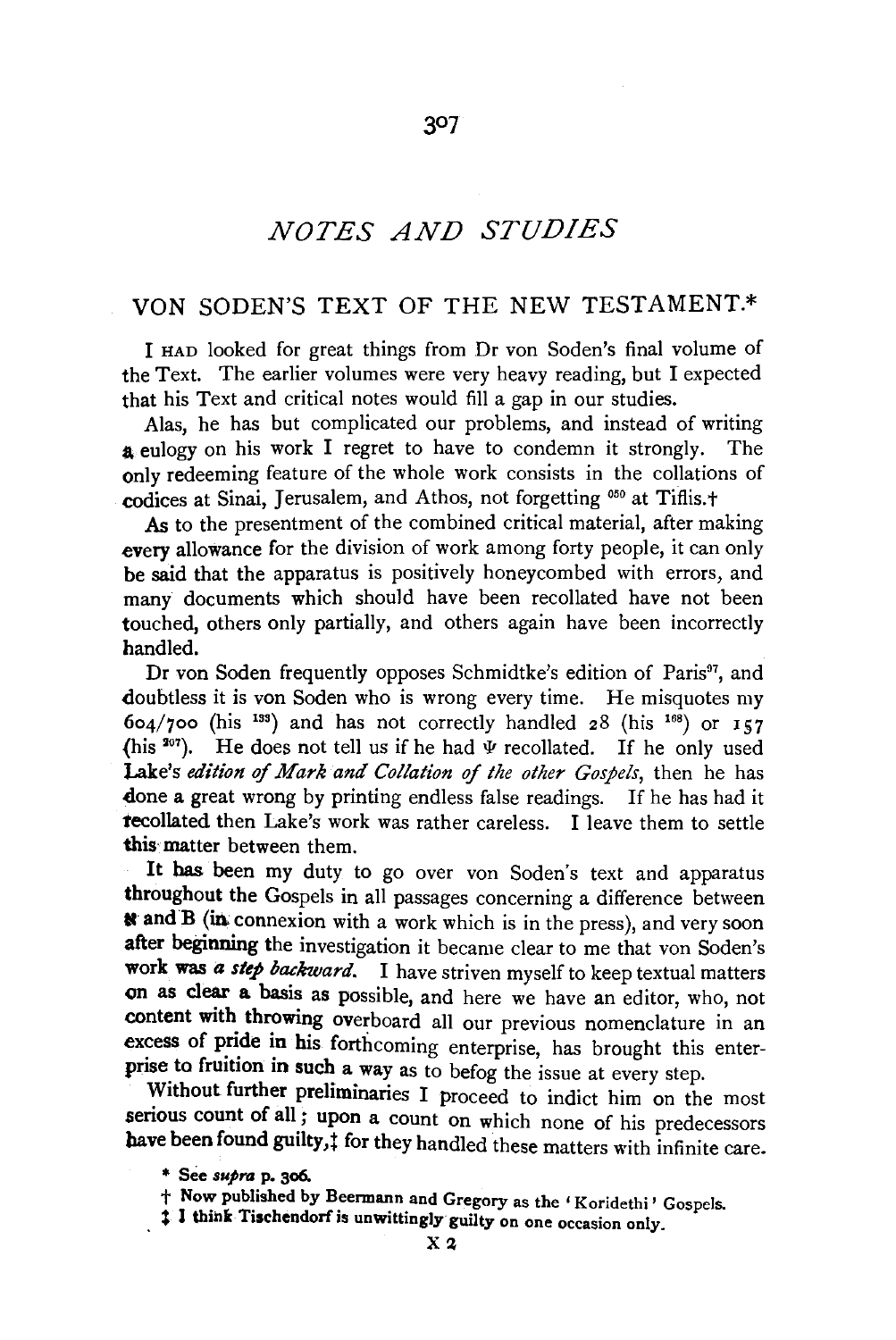As regards Hort, his method had the merit of simplicity, whatever we may think of the result. When he was confronted with five or six varieties of order or three or four different readings, he chose upon occasion to follow B, even if alone, by preference. Not so von Soden. His method is that of eclecticism, carried to such a point that he invents scripture by conflation or combination, and instead of reducing our many various readings, he has actually *increased* them!

Here is the proof.

(I) Invention of Scripture.

 $He$  prints —

(1) Mark iii 3 και λέγει τω ανθρώπω τω την εξηραμμένην χείρα έχοντι.

There are varieties of reading here, but no MSS that I know of read as von Soden's text.

Tisch. has τώ την έηραν χείρα έχοντι

W-H ,, τώ την χείρα έχοντι ξηράν

Text. rec. ,, τώ εξηραμμένην έχοντι την χείρα

D ,, τω έχοντι την χείρα εξηραμένην

28, τω την χήρα έχοντι εξηραμμένην

[Matt. xii 13 τότε λέγει τω ανθρώπω tantum

Luke vi 8  $\epsilon \hat{l} \pi \epsilon \hat{v}$   $\delta \hat{\epsilon} \tau \hat{\omega} \hat{\omega} \hat{v} \theta \hat{\rho} \hat{\omega} \pi \hat{\omega} \hat{\tau} \hat{\omega} \hat{\zeta} \eta \hat{\rho} \hat{\omega} \hat{v} \hat{\zeta} \gamma \hat{\rho} \nu \tau \hat{\tau} \eta \hat{\nu} \chi \epsilon \hat{\rho} \rho \hat{\omega}$  with variations (and some  $\tau \omega \tau \eta \nu \epsilon \xi \eta \rho \alpha \mu \mu \epsilon \nu \eta \nu \epsilon \chi \nu \nu \tau \eta \nu \chi \epsilon \nu \rho \alpha)$ 

(2) Luke xxiv 27. Von Soden prints διερμήνευσεν αύτοις έν πάσαις ταΐς γραφαΐς [τί ήν] τα περι έαυτου.

In his margin he has 'om  $\tau \iota \eta \nu$  Ta K gg  $H^{\delta^2 \delta^{48} f}$  bo  $I^{\alpha}$  <sup>060</sup>  $n^{\alpha}$  b <sup>288</sup> pa'.

Now  $\delta z = \mathbf{N}$  and  $\delta 48 = 33$ , plus L (= f after  $\delta 48$ ), have  $\tau_i$   $\eta_i$  but in quite a different position, viz. before  $\epsilon v$ . So does  $\mathbf{r}$  [non fam  $\mathbf{r}$ 18-209-131] represented by von Soden as  $\eta^a$ ; so that unless Sod<sup>050</sup>, or Sod<sup>288</sup>  $($  Evan. 22) has his order he has grossly erred and *invented* a new order with the addition, just as other MSS did when incorporating something from the margin.

As regards 22 Mr Sanders informs me that  $+ \tau u \eta v$  occurs there before  $\epsilon v$ , so that the matter narrows down to Sod<sup>050</sup>, but the edition just published shews  $\tau \nu$  *nv* before  $\dot{\epsilon} \nu$  there also.

(3) Luke i 42. Another case of composite handling, without brackets. Von Soden prints: και ανεφωνησεν φωνη μεγαλη.

Now aveotyprove is the reading of B plur against  $\aleph C F$  Soden<sup>050</sup> 28 892 minn<sup>40</sup> or <sup>50</sup> for ave Bongsev, but  $\phi_{\omega \nu \eta}$  on the other hand is the reading of N plur against the  $\kappa \rho a v \gamma \eta$  of BLE and W 2Pe Paris<sup>97</sup> Origier bohduo, so that von Soden follows B for one thing and deserts him as to the very next word. He thus tacitly accuses  $\aleph$  in one word and B in the other contiguous one of bearing false testimony. Does this justify him in ever following  $\aleph$  B alone elsewhere, as at Matt. xviii 24. Mark viii 32 &c.? Or does it justify him in following  $\aleph B$  L alone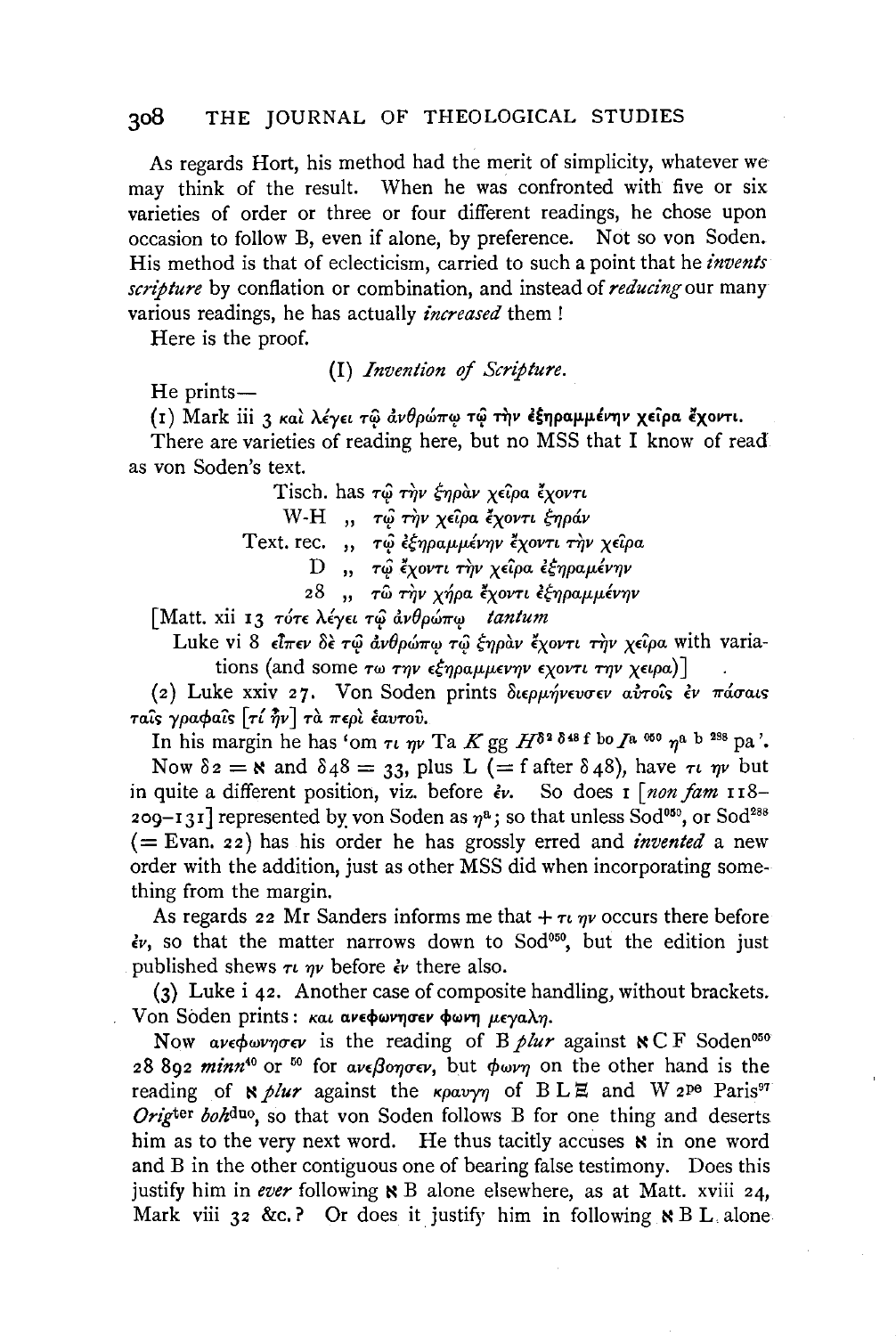at Mark xvi  $\Delta$ ? Or in following L alone at Luke xvii  $\mathbf{12}$ ? Or B 892 alone at Mark ii 22? Or B T 892 alone at Luke xxii 30? If  $\kappa \rho a v \gamma \eta$  of B L  $\Xi$  W 2<sup>pe</sup> Paris<sup>97</sup> Orig<sup>ter</sup> conjoined be wrong here in Luke i 42, how can he be convinced that the other singular or semi-singular readings of B referred to above are correct when he adopts them elsewhere ?

(4) John xiii 26. Von Soden prints  $\beta a \psi \omega \tau o \psi \omega \mu o \nu \kappa a \iota \epsilon \pi \iota \delta \omega \sigma \omega \alpha \nu \tau \omega$ . instead of *Bayas* to *voluov*  $\epsilon \pi i \delta \omega \sigma \omega$  avto.

But those MSS which change  $\beta a \psi a s$  to  $\beta a \psi \omega$ ...  $\kappa a t$ , all have  $\delta \omega \sigma \omega$ afterwards and not  $\epsilon \pi \iota \delta \omega \sigma \omega$ .

Unless I am greatly mistaken, von Soden's βαψω το ψωμιον και επιδωσω *avτω* is invented, whereas βαψω το ψωμιον και δωσω αυτω is read by BC L  $(\delta \omega)$  213 Sod<sup>351 1110</sup>  $\delta$ <sup>371</sup> *boh* (sah) arm aeth.

 $(5)$  Mark x 1. I considered until I came across this passage that von Soden had simply committed *errors* in his text, but here he shews us something, for he prints ' $\lceil \kappa a_1 \rceil$   $\lceil \delta a_0 \tau o_1 \rceil \tau \epsilon \rho a \nu$ ', which, in its entirety, *is only exhibited by one MS*, Laura<sup>A 104</sup>. His apparatus is so constructed that you could not tell it from that, for  $Laura^{A_104}$  (= his 1279) is not ,cited thus.

He inserts the bracketed *kat* because  $\kappa B C^* L \Psi 892$  read *kat*  $\pi \epsilon \rho a \nu$ against the simple  $\pi \epsilon \rho a v$  of D G W  $\Delta C^2$  *min aliq lat syr goth arm.* He follows it with  $\lceil \delta u \cdot \tau v \rceil$  because A N  $\Phi$  *unc*<sup>11</sup> and *aeth* have this, but the general summary result is the product of conflation, in which process I arraign him as guilty with Laura<sup>A104</sup>.

(6) Luke v 2. Von Soden prints  $\pi \lambda_0 a \rho_l a \delta v$ . This has, as far as .I know, no *Greek* authority whatever, the witness for it being only *a* of the *Latins*. Von Soden's notes are so arranged that it is impossible to observe whether any of his new Greek witnesses so read. He has conflated the *order* of B W 892 Paris<sup>97</sup> *e copt syr* W-H<sup>txt</sup>:  $\pi \lambda$ ota  $\delta v$ o, with the  $\delta w$   $\pi \lambda$ otapta of A C L Q R  $\Psi$  &c. (W-H<sup>mg</sup>), while D *unc<sup>13</sup>* minn<sup>pl</sup> read  $\delta$ vo  $\pi \lambda$ ota. It is in this same verse that he holds  $\alpha \pi \epsilon \pi \lambda v \nu \alpha \nu$  against W-H, with  $\epsilon\pi\lambda v$ vov BD W 91 892,  $\epsilon\pi\lambda v$ vav  $\aleph C^*$  L Q X 239 299 372 Paris97 Sod1416, and the simple *lavabant* of the *Latins* !

(7) Luke xxiii 8. Out of a good many varieties  $\dagger$  von Soden chooses  $\epsilon \xi$  *tkavov*  $\theta \epsilon \lambda \omega \nu$  *( - <i>xpovov* or *xpovov*). No editor had done this before because there was no uncial authority for it. There happens to be *.one* uncia! MS for it now, viz. *'11* (Lake *teste),* but von Soden *does not recognize it*, because he quotes  $\delta 6$  (=  $\Psi$ ) in his notes (and on

t Txt. rec. θελων εξ ικανου as most, or θελων εξ ικανου χρονου W al. But εξ ικανων Xpovov θελων **N** BT X aliq. c. θελων εξ ικανων χρονων 157, εξ ικανου χρονου θελων fam 13, of *ikavow χρονον* L (-θελον), erat enim cupiens videre illum a (-εξικ. χρ.) cf.  $E^{\text{HP}}$ . Ord. ita: θελων ειδειν αυτον εξ ικανων χρονων D *d cf. sah syr, cf. e, εξ ικανου* **Behav**  $\Psi$  **et Soden txt soli vid cum 241** et evangelistariis sex.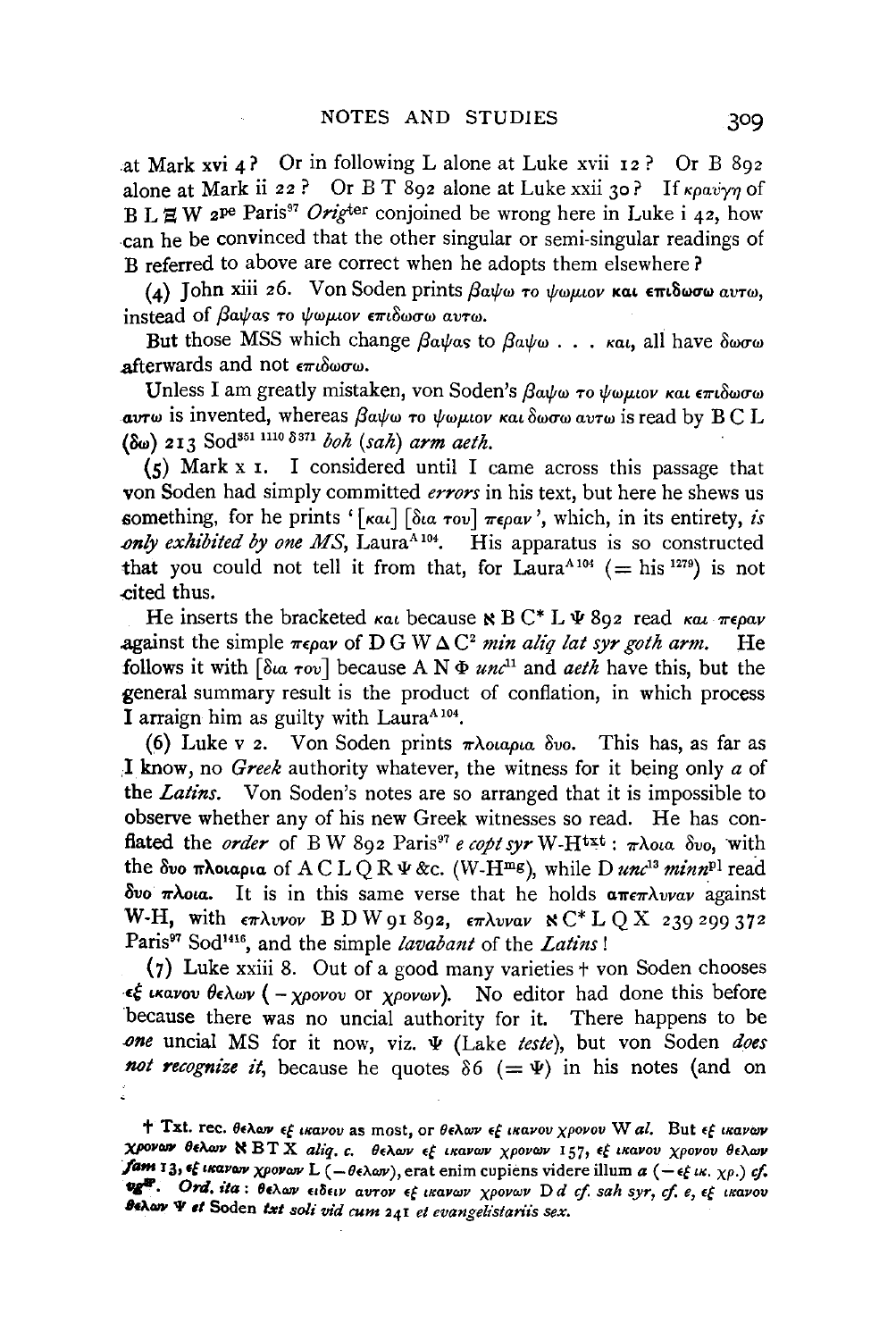page 946 of Band I, Abt. II) as reading *xpovov post travov* of his text,  $thus :=$ 

'Add *xpovov* p  $\iota$ *kavov* (Ac 27<sub>9</sub>)  $H^{014}$   $\delta^6$  I?' &c. Thus (unless Lake is wrong, and I do not think he is) von Soden stands alone again, as far as the evidence recognized by him was concerned.

(8) Mark xv  $34$ . Von Soden shews us how a polyglot mind among the scribes of old led to trouble, for, *without any Greek authority,* he prints in his text  $\kappa a_1 \tau \eta \omega \rho a \epsilon \nu a \tau \eta$ . What he *means* to print (judging from his note) is  $\kappa a_1$   $\tau\eta$   $\epsilon\nu a\tau\eta$  wpa with  $\kappa$  B D<sup>gr</sup> F L  $\Psi$  &c. The majority of Greeks have kat *τη ωρα τη ενατη*, but *none* και τη ωρα ενατη, nor does he give any MS in his notes which omits  $\tau_n$  ante  $\epsilon_{\text{Varm}}$ .

(9) Luke x 42 where *Ddabceffilr(syrsin)AmbClem* omit the clause altogether, and where Hort got into difficulties and followed  $C<sup>2</sup> L I$  *[non fam]* 33 (add now Paris<sup>97</sup>) against B, while  $C^* A$  *unc*<sup>14</sup> and W  $\Psi$  892 *minn*<sup>pl</sup> give another version, von Soden elects to follow *one* Greek MS, viz.  $38 +$  (about which we hear but little generally) for o $\lambda_1$ ywv δε εστιν χρεια.: I am justified in placing this here, for I do not recollect him ever to have quoted Evan. 38 in his apparatus (N°  $\delta$  355). So he adopted this reading in all probability *without knowing* of *this solitary*  MS authority because (see p. xxiv) of his rule : 'Für die Darstellung der Lesart war die Aufgabe denkbarste *Knappheit,* leichte Ubersichtlichkeit, *unmissverstiindliche Klarheit.'* So, at the expense of documentary evidence, he prints *out of his head*: which incidentally is a wonderful commentary on the previous action of Evan. 38 *syr hier* and *bohdno.* 

The passage involved is the famous one conveying our Lord's remarks to Martha about Mary :-

' ένος δέ έστι χρεία· Μαρία δε την άγαθην μερίδα εξελέξατο ήτις ούκ  $\frac{1}{2}$  $\frac{1}{2}$  $\frac{1}{2}$  $\frac{1}{2}$  $\frac{1}{2}$  $\frac{1}{2}$  $\frac{1}{2}$  $\frac{1}{2}$  $\frac{1}{2}$  $\frac{1}{2}$  $\frac{1}{2}$  $\frac{1}{2}$  $\frac{1}{2}$  $\frac{1}{2}$  $\frac{1}{2}$  $\frac{1}{2}$  $\frac{1}{2}$  $\frac{1}{2}$  $\frac{1}{2}$  $\frac{1}{2}$  $\frac{1}{2}$  $\frac{1}{2}$  $\frac{1}{2}$  $\frac{1}{2}$ 

The early sentence is found

in B as  $\delta \chi \gamma \omega \nu \delta \epsilon \chi \rho \epsilon \iota \alpha \epsilon \sigma \tau \iota \nu \eta \epsilon \nu \sigma \varsigma$ 

in  $\aleph^*$  as  $\partial \lambda_i \gamma \omega \partial \epsilon \epsilon \sigma \tau_i \nu \eta \epsilon \nu \sigma s$ 

in  $C^2$  L 1.33 Paris<sup>97</sup> as o $\lambda_i \gamma \omega \nu$   $\delta \epsilon$   $\epsilon \sigma \tau \iota$   $\gamma \rho \epsilon \iota \alpha \eta$   $\epsilon \nu \iota$ .

*Clem* with D *d a b c e ffi l r Ambr (syr sin)* omit it altogether, but von Soden with 38 and *syr hier boh*<sup>\*? J1\*</sup> elects:-

' ολιγων δε εστιν χρεια'

for *'Knappheit'* and ' *unm1'ssverstiindliche Klarheit* '.

(10) John vii 12. Who would suppose from von Soden's text ' $\kappa a\iota$  $\gamma$ o $\gamma$  yv $\sigma\mu$ os  $\eta\nu$   $\pi\epsilon\rho\iota$  avrov  $\pi o\lambda\nu s'$  (agreeing with Tischendorf's text) and from his apparently simple note

 $\dagger$  The famous one (of four cursives only) which joins in omitting the first word from the cross. There at Luke  $xxiii$   $34$  von Soden does not quote it, so he was evidently not familiar with it.

:1: *Syr Mtr* and *ann* are the only others to agree (partially).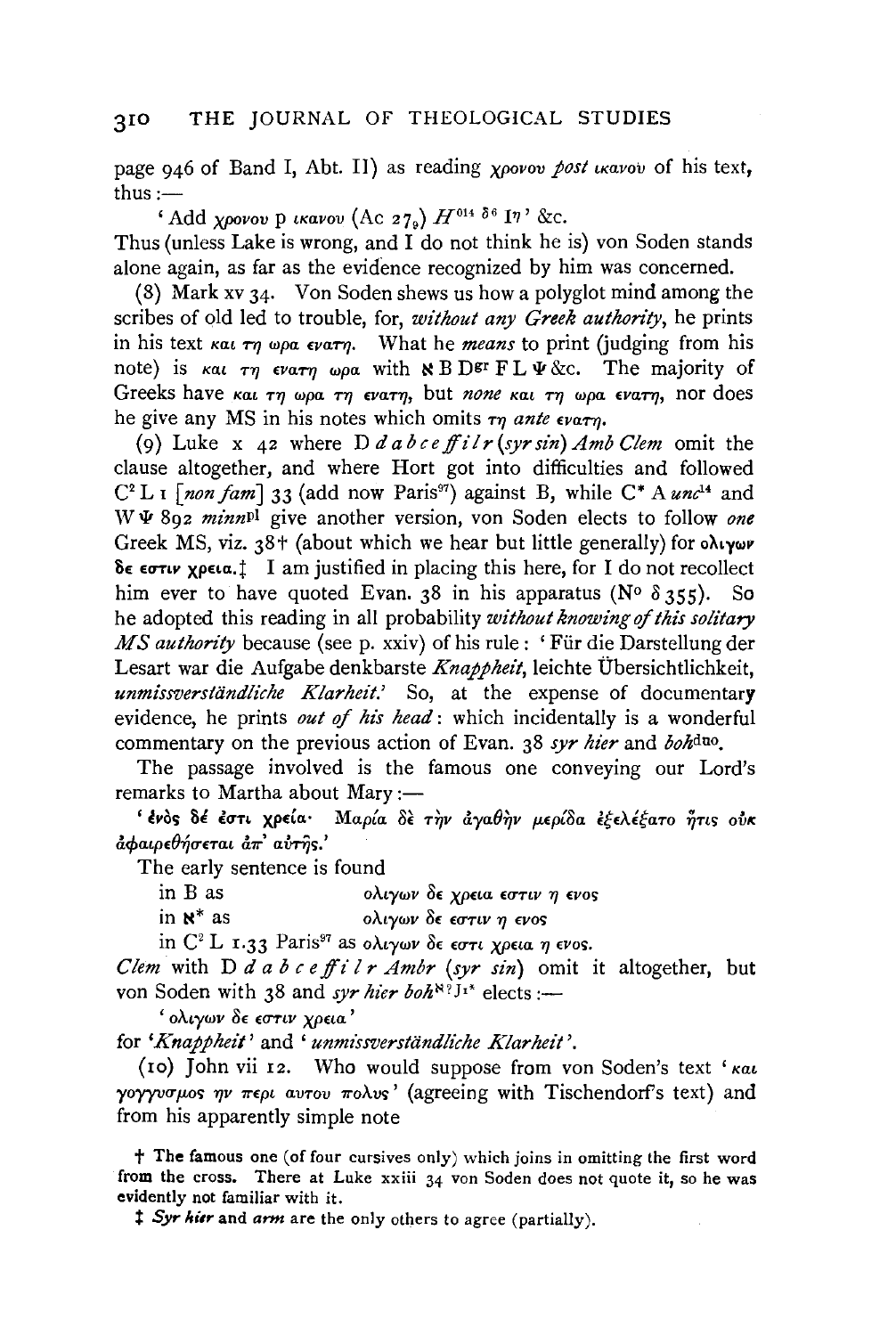# $'$  ~  $\pi$ o $\lambda$ us p  $\gamma$ o $\gamma$  $\nu$ u $\pi$  $\mu$ os Ta *K* gg  $H^{\delta}$ <sup>1 014</sup>  $\delta$ <sup>48 f 5</sup>  $\delta$ <sup>371</sup> *I*  $\phi$ b 410 0<sup>129</sup> 1246  $\delta$ <sup>469</sup>  $\overline{K}$ <sup>2</sup>  $A^3$   $C^{13}$  b q  $X\rho$ , om  $\pi \circ \lambda v$   $I^a$   $\delta$ <sup>5</sup> f af a ff<sup>2</sup>  $| \cdot \rangle \sim \pi \epsilon \rho t$  avrov  $\eta v$  $K$  gg  $H$   $\delta$  <sup>2</sup>  $\delta$  <sup>6</sup>  $\delta$  <sup>48</sup> 1016  $I$  a  $\delta$  5 ss<sub>7</sub> ta  $\phi$ a 1454 c 190 f o 1279  $\pi$   $\sigma$  <sup>551</sup> pa C N af sy<sup>sc</sup>  $X_{\rho}$ , om  $\pi \epsilon \rho \iota$  av  $I^{\phi}$ <sup>a</sup>  $\delta^{30}$

that he and Tischendorf (quite unwittingly I suppose) had very nearly invented scripture here also, for 33 appears to be the only witness for their case? It will be observed that  $\delta^{48} (= 33)$  is the only MS (with an exception to be mentioned immediately) which occurs in both lists. It so happened that the differing orders which caused them so to act also misled another very ancient authority who preceded them by a thousand and half a thousand years. A close inspection will shew  $X_0$  also appearing twice, and a reference to Matthaei's edition, p. 1 2 7, of St John exhibits:-

 $\pi$ ολύς— $\hat{\eta}$ ν]  $\hat{\eta}$ ν περί αύτου πολύς *με 7 4* λθ

that is to say, practically all his codices of St Chrysostom !

So Chrys. and 33<sup>vid</sup> Tisch. and von Soden invite us to read: *Kat yoyyvous*  $\eta v \pi \epsilon \rho \iota$  avrov  $\pi \partial v s$ , because of trouble at that place very early.

The common text of most is *kat yoyyvouos πολυς περι αυτου ην*, but  $\aleph$  reads *kat yoyyvous wolvs*  $\eta v$  *wept avrov*, whereas B L T (X) W and a few cursives have  $\kappa a_1$  *yoyyuo*  $\mu$ os  $\kappa \epsilon \rho \mu$  *avrov*  $\eta \nu$   $\pi o \lambda v s$  which Hort prints.

*πoλvs* is omitted outright by D Sod<sup>050</sup> *a cd e ff l aur foss arm*, and is probably basic. The order of B L T X W is opposed by *syr* and *pers*  which place  $\pi$ o $\lambda$ vs in the text in an early position. II $\epsilon \rho \iota$  *avTov* is omitted by *goth*. Von Soden now adds  $\delta^{30}$  (= ) but does not mention *goth.* (127 reads *και γογγυσμος ην πολυς περι αυτου.*)

This muddle has misled both Tisch. and von Soden, unless they have *purposely* made a composition of the readings of  $\boldsymbol{\kappa}$  and  $\operatorname{BLTX}$  W.

At any rate their authority is Chrys. and 33 only. On p. 957 Band I, Abt. II, von Soden does not include this reading of 33 with Chrys.

Von Soden ends with  $\epsilon v$  *rots oxides against*  $\epsilon v$  *rw oxide of 33.* His clause in its entirety is absolutely alone with Chrys.

(II) Luke xii 18. Von Soden prints *Tavra ra yevnuara kat ra aya* $\theta$ *a µov*, omitting μου after γενηματα. *I know of no Greek MSS which do this.* He has apparently mixed the testimony of B L T *minn aliq* and the versions which substitute  $\tau_{\text{OV}}$   $\sigma$ *u* $\tau_{\text{OV}}$  without  $\mu_{\text{OU}}$  for  $\tau_{\alpha}$   $\gamma_{\text{EV}}$  $\mu_{\text{G}}$ *a*  $\mu_{\text{OU}}$ , but this does not justify his action in the least. It is impossible for a student, not versed in these matters, to gather anything from his notes, for he states the two matters differently. Thus :-

' add  $\mu$ ov **p**  $\gamma$ ev $\eta\mu$ . Ta  $K$  gg  $H^{\delta}$ <sup>1 6 56 1016</sup> ff  $I\eta$   $\phi$ <sup>8 1444</sup>  $\sigma$ <sup>207</sup> r  $\delta$ <sup>398</sup> arm  $\int$  *TOV GUTOV*  $\int$   $\int$   $\alpha$   $\gamma \epsilon \nu \eta \mu \alpha \tau \alpha$   $\int$   $\int$   $\int$   $\int$   $\epsilon$   $\delta$  2\*  $\delta$  6  $\delta$  48 76  $\int$   $\eta$   $\iota$   $\sigma$  207  $\int$   $\Lambda$ <sup>3</sup> syp.'

Possibly Sod<sup>144</sup> has  $\tau a$  *yevnuara* without  $\mu o v$ , but he surely did not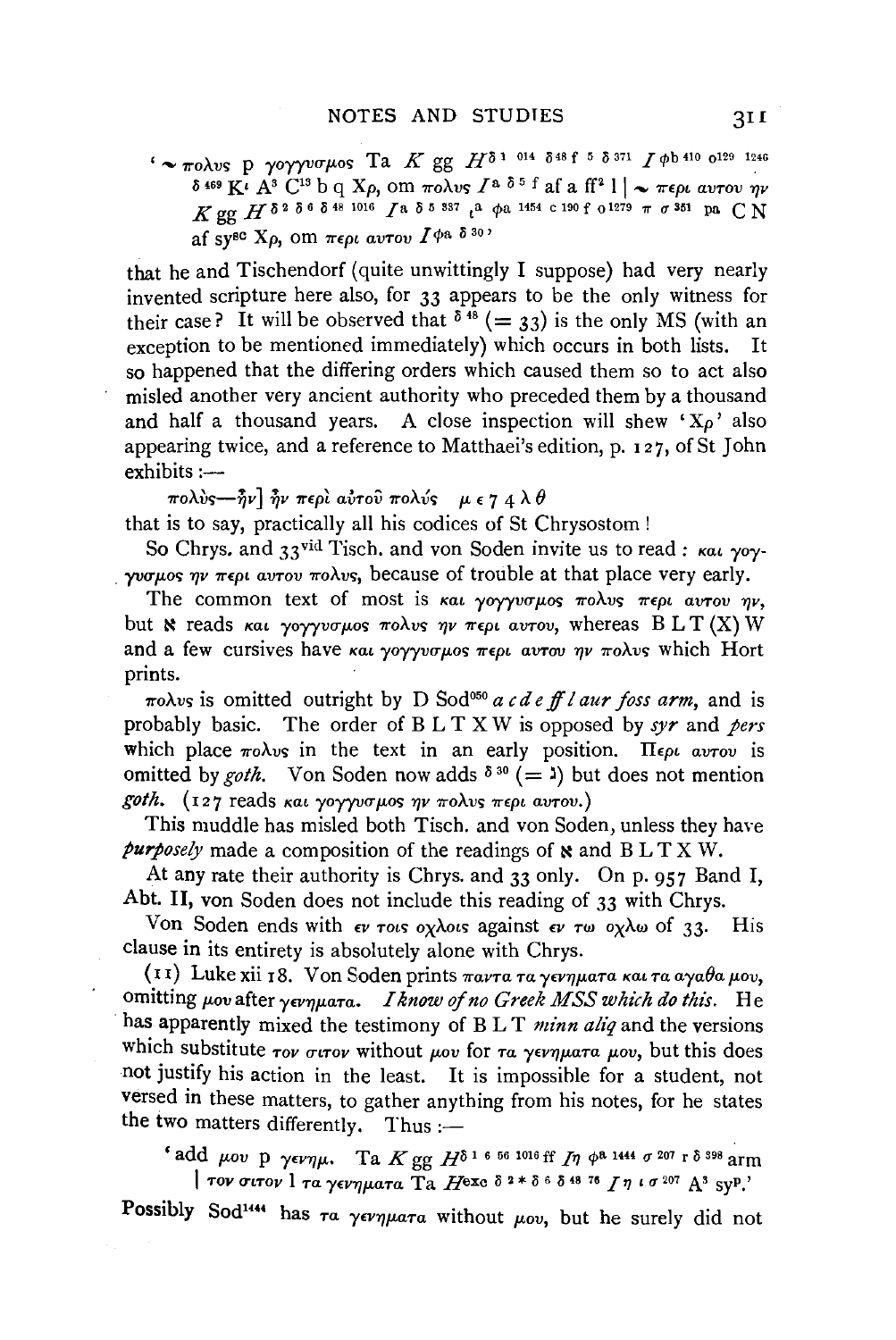follow this one MS intentionally here. He has either made another mistake (from making up his text as a 'desk-student' from the apparatus gathered and put together by others and which he did not understand himself) or has gratuitously invented scripture once more, preferring  $\tau_a$  $\gamma$ ενηματα και τα αγαθα μου to the double use of μου. Another instance of how 'pairs' have caused various readings in the MSS themselves.

 $(12)$  Luke xxii 64. It is a question whether among the great and heavy variations in the Greek and Latin many, or any, can be found to support von Soden's text :-

#### ' και περικαλύψαντες αυτον έπηρώτων αυτον λέγοντες'

for those which omit  $\epsilon_{\text{t}}$   $\epsilon_{\text{t}}$  are avecuted to  $\pi$   $\alpha$   $\alpha$  and  $\alpha$  and  $\alpha$  and  $\alpha$  before λεγοντες.

(13) John xiii 18. εμού τον άρτον (*pro μετ εμου τον αρτον*) is an inven-The codices which suppress  $\mu \epsilon \tau$  read  $\mu \sigma v$ , not  $\epsilon \mu \sigma v$ . tion. **See** von Soden's own note below on the subject ' $\mu \epsilon \tau \epsilon \mu \omega$  !  $\mu \omega \ldots$ .

 $(14)$  John i 50 (49 with von Soden). Here he surely does not mean to neglect all the Greeks and go alone with the Latins ff l gat vg as he does. by printing απεκρίθη αύτω Ναθαναήλ [και λέγει].

This is how it looks set out in all its aspects :—

Nαθαναηλ tantum (- απεκριθη αυτω) + xe : sahunus grandiloguus. B L W 33 249 Paris<sup>97</sup> b aur W-H txt. Απεκριθη αυτω Ναθαναηλ Kαι ειπεν αυτω Ναθαναηλ aeth Ναθαναηλ απεκριθη αυτω sah (variant plurimum bohcodd) Et Natanahel respondit  $\epsilon$ *επικρίνη Ναθαναηλ και είπεν*  $\mathbb{R}^{\{X_b\}}$  *syr hier arm?*<br>Respondit Nathanael et ait c vg<sup>E</sup>  $A\pi\epsilon\kappa\rho\iota\theta\eta$  Ναθαναηλ και λεγει αυτω AΛΠ unc<sup>9</sup> al. r (δ) Chr Cyr  $A\pi\epsilon\kappa\rho\theta\eta$  Na $\theta$ ava $\eta\lambda$  και αυτω ειπεν pers [hiant D d syr cu sin]  $A\pi$ εκριθη Ναθαναηλ και ειπεν αυτω ΓΔ Ψ<sup>νια</sup> 28 245 435 Sod<sup>190 551 1443</sup> *Evst* 19? 26? 49 60? ( $\delta$  dixit vel ait) q syr pesh Και απεκριθη Ναθ. και ειπεν αυτω  $254$ Απεκριθη αυτω Ναθαναηλ και ειπεν X 124 a f arm? Ερίρh Απεκριθη αυτω Ναθαναηλ και λεγει αυτω Sod<sup>370 1091</sup> vid.  $f_2$  l gat  $v_g$ (Respondit ei Nathanael et ait [Απεκριθη αυτω Ναθαναηλ [και λεγει] Soden txt sol inter Gr.]

Von Soden's reading is therefore grotesque. And then immediately afterwards he proceeds to omit altogether from his notes the graphic  $+$ *fili* at the end of John ii 3 by his favourite 'af', and b  $f\bar{f}$  l (which he follows at i 49) and *Ambrose*bis [*hiant D d syr cu sin*].

In view of the lacunae in D  $d$  syr cu sin, we should certainly have our attention called to this pretty addition, even if it is quite unauthorized beyond  $\epsilon$  ff l, for Buchanan has added  $\delta$  for it.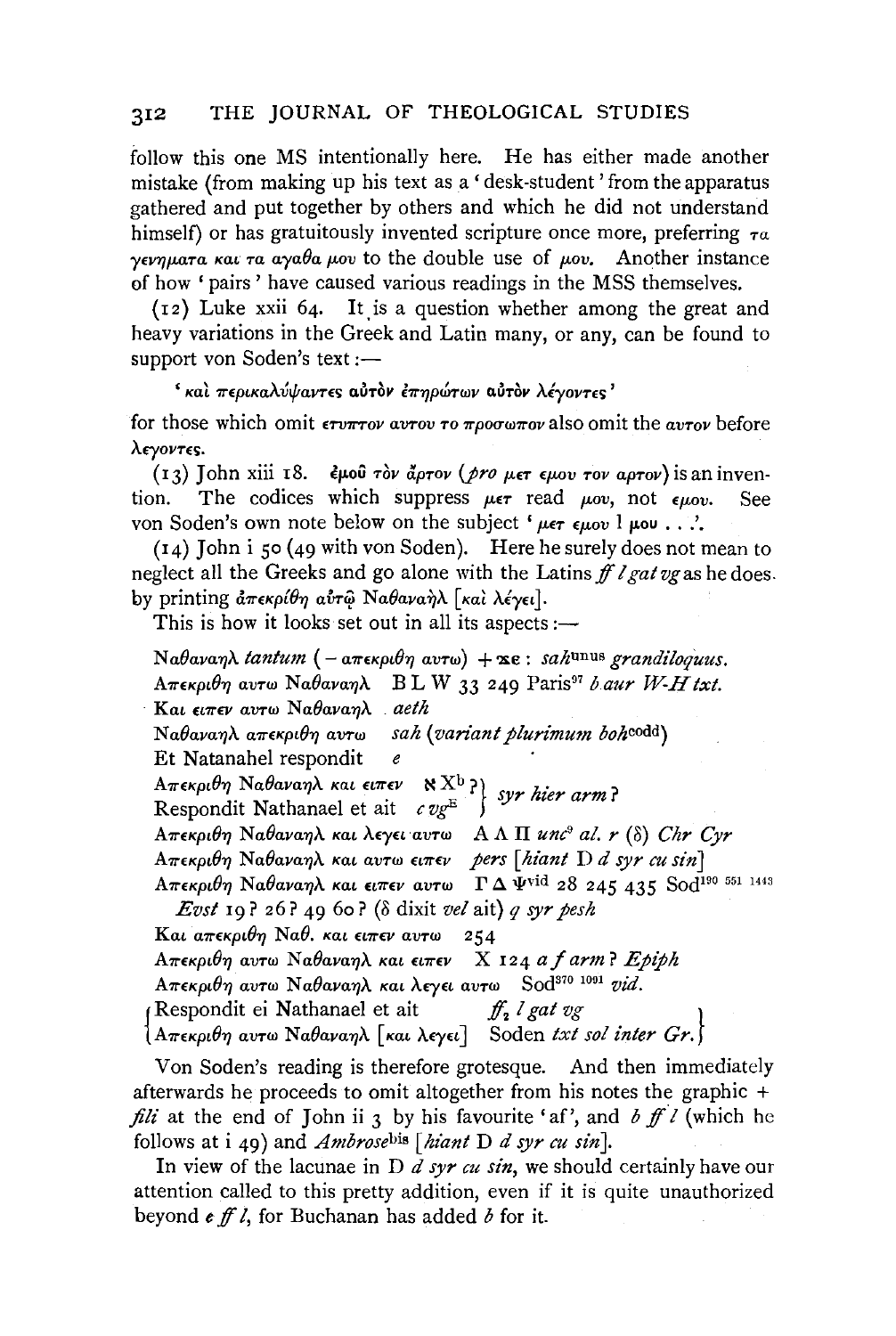$(15)$  John viii 41. Von Soden prints of yeyevn  $\theta$ nuev without MS authority. The textus receptus, with the majority and *Orig Chr Cyr*, has *ού γεγεννήμεθα* as Tischendorf and Hort<sup>mg</sup>. Hort<sup>txt</sup> has *ούκ έγεννή*  $\theta_{\text{HUEV}}$  with B D<sup>\*</sup> 409, while *oux exerging* is read by  $N L T S o d^{\text{3017}}$ .

 $(16)$  Lastly, von Soden's reading in John xxi  $18$  in its entirety:-

*Kat* dAAot ~wa-ova-{ *(]"£ Kat a1!"o{a-ova-tv 071"0V ov ()I.A.w;*  is a complete invention.

For the first part και άλλοι ζώσουσί σε von Soden is following **\*** alone; for the second part  $\kappa a \hat{i} d\pi \hat{o}(\sigma \hat{o} \hat{o} \hat{o} \hat{o} \hat{o} \hat{o})$  he follows  $\Pi$  alone, and  $\delta \pi$ ov *ov*  $\theta \in \lambda \infty$  agrees with B and the majority (against **x**), but for von Soden's sentence as a whole there is no MS authority. The matter will be found set out fully in vol. ii of my 'Codex B and its allies' (in the press).

# (II) *Von Soden's quotations of 'af'*.

Having satisfied himself that his son has correctly 'restored' the African text, the elder von Soden makes a practice of quoting 'af' instead of *e* or *k* or *Cypr*, or *ek*, or *ek Cypr*, or *e Cypr*, or *k Cypr*. The viciousness of this system is obvious. I will give one illustration.

At Mark xii 4 where *e* and *k* are both extant, von Soden has in his notes 'om  $\kappa a t^1$  Ia <sup>168</sup> af *c*'. He means 'om 28 *ce'* for *k* says *Et Iterum* against *Iterum* of *e.* 

(He neglects the fact that *sah arm* and *pers* also omit the initial *Kat.* It is important here, for they replace *syr sin* which omits the whole verse.)

### (III) *System.*

As to *system* there is none. Sometimes **x** B are followed alone, as at Matt. xiii 36  $\delta_{\alpha\alpha\alpha\phi\eta\sigma\sigma\nu}$  (*pro*  $\phi_{\alpha\alpha\sigma\nu}$ ) ( + Sod<sup>050</sup>  $\phi^a$ ; these witnesses are deserted by Soden on countless other occasions); whereas at John iv 15  $\delta_{\ell}$ <sub>p</sub>*x* $\delta_{\ell}$ *at* (*pro*  $\epsilon_{\ell}$ *px* $\delta_{\ell}$ *n*) **N**B, adopted by W-H and John x 18 *nper* (*pro* a<sub>tpet</sub>) **×** B, adopted by W-H, are put aside by von Soden.

In the former case von Soden does not even place  $\phi_{\rho\alpha\sigma\rho\sigma}$  in his upper notes or margin.

In the latter case he condemns  $\eta \rho \epsilon \nu$  by placing it in his third or bottom series of notes, but takes pains to add after 'nper loco atpet  $H^{\delta 1-2*}$  : 'gg  $\Omega_{\rho}$   $\Delta \omega$  Eva<sup>-</sup>' that is to say **x** B but *against* Origen, Didymus, and Eusebius.

Why then at Luke vi 28 did he suppress the great Patristic testimony **.for** *V7r£p* (as against *7r£pt* ~ B LW E 604 Paris97) by *Justin Dial Clembis* . *Orig Eusbia* ?

Here is his note in Luke:  $v\pi\epsilon\rho$  1  $\pi\epsilon\rho\iota$  (Mt. 5 44)  $K$  gg  $H^{\delta 1-2}$  <sup>014 56</sup> 376f  $I<sup>a</sup>$ <sup>133</sup> A<sup>1</sup>.

Not one word about the Fathers. Not one single new cursive added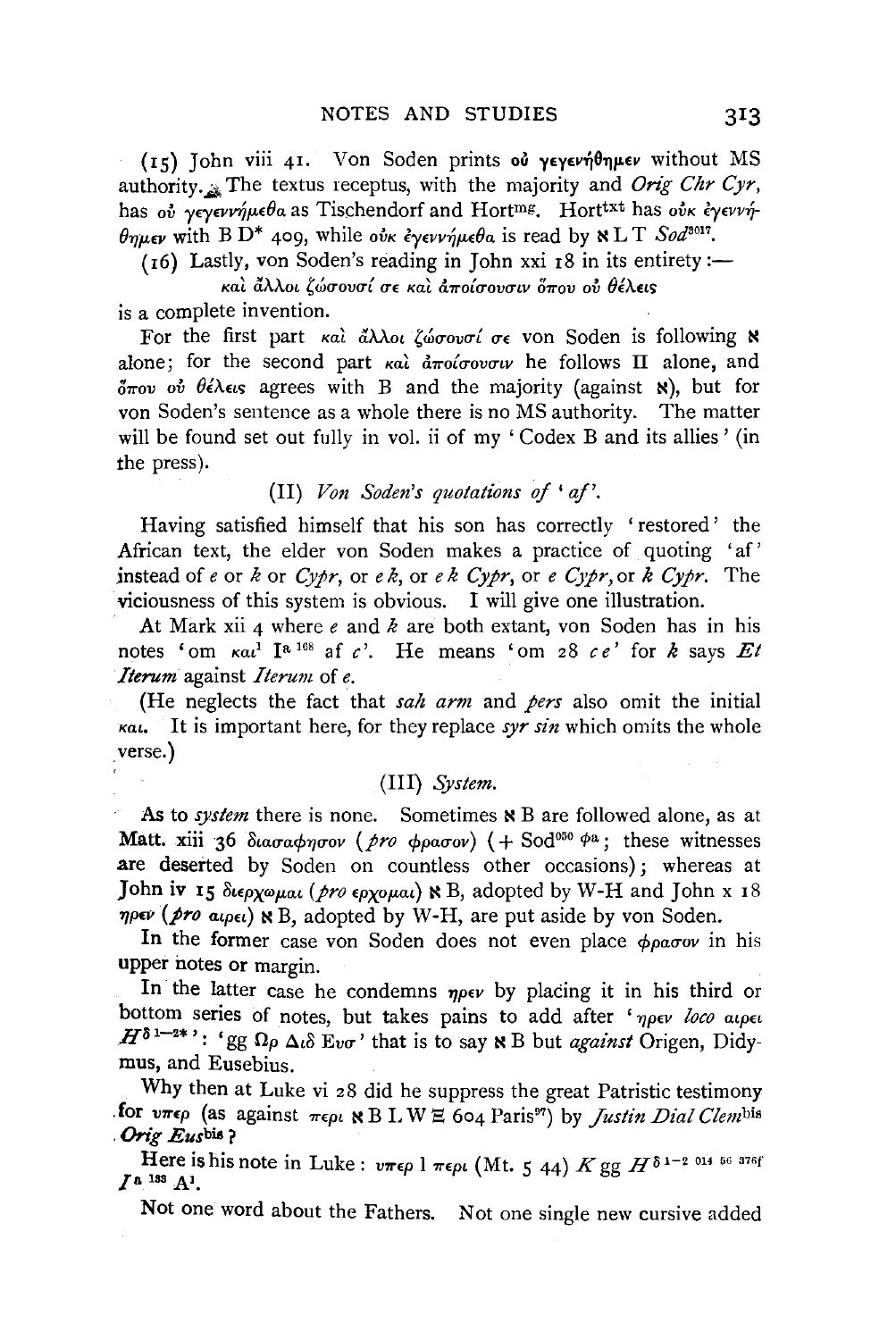for  $\pi\epsilon \rho t$ , because 376=Paris<sup>97</sup> we knew already from Schmidtke's pub-<br>lication. 376 belongs in von Soden's limited group:  $H^{\delta^{1,2,014}}$ lication. 376 belongs in von Soden's limited group:  $H^{\delta 1.2.014. \delta 3. \delta 6.26}$  $\delta$ <sup>48</sup> 56 76 1016 876  $\delta$ <sup>871</sup>, that is to say N B W C  $\Psi$  Z 33 L  $\Delta$  892 Paris<sup>97</sup>, 1241 (Sinai 260). The f then (as  $1016=892$  does *not* read thus) can only refer to  $\delta^{371}$ . Does this Sinai MS read  $\pi \epsilon \omega$ ? If so, it should have been mentioned by name.

It may be said as regards John x 18 that  $\eta_{\rho}e\nu$  there is so palpably wrong that von Soden properly rejects it, and that it is merely a change of tense. But at Matt. xviii 24, where a change of order from  $\pi_{\theta}$ *oornv* $\epsilon \sqrt{\theta \eta}$ *a{m{J £i!> ocpnAlT'YJ!>* to *7rpOU'YJV· £i!>* a{m~ *ocpnAlT'YJ!>* does not appreciably affect the sense, yet von Soden follows the latter order in his text on the sole authority of  $\ltimes B$ .

The order is awkward.  $\epsilon \hat{\epsilon}$ s was probably introduced into the text of <sup>~</sup>B from the margin and put in the wrong place, for *syr sin* and *e* with 245 and Sod<sup>1888</sup> omit  $\epsilon$ s altogether. *Syr cu* holds the usual order, against  $\ltimes B$  ' before him one of them '.

Similarly at Mark viii 32, instead of και προσλαβόμενος αυτον ο Πέτρος  $\eta$ pćaro  $\epsilon \pi i \tau \mu \hat{a} \nu$  avr $\hat{\varphi}$ , von Soden, on the sole authority of  $\kappa$  B *(sah boh*  $syr$ ), adopts the order *kal*  $\pi \rho \circ \sigma \lambda a \beta$ ,  $\delta$   $\Pi \epsilon \tau \rho \circ \sigma \alpha \nu + \tau \lambda$ . But  $a\dot{v} \tau \dot{\alpha}v$  is omitted by D Sod<sup>1349 1493</sup> and *pers*, and very likely here too *avróv* was introduced into the  $\ltimes B$  text from the margin and put in the wrong place.

Luke xxii 30. Order *ras* δωδεκα φυλας κρινοντες of Sod<sup>txt</sup> is only supported by B T 892 *i*.

I urge that there is no system in von Soden's text. Consider among many other passages his adoption in Luke xx 27 of  $a\nu\tau\lambda\epsilon\nu\sigma\nu\tau\epsilon s$  against the *A£yovT£'>* of ~ B C D L N 892 Paris97 &c. *de goth copt syr.* Observe *AEYOVTES* supported by *four* of his families *H* (represented by **N** B C 802 Paris<sup>97</sup>),  $I$  (by D  $d$  &c.),  $\pi$  (by N), 'af' (by *e*), besides *goth copt syr*, making *seven* groups in all. Von Soden goes against this.

But just above he follows similar, although less powerful, grouping at XX 22 NAB L, XX 23 NB L, XX 25 NB L, XX 26 NB L.

Similarly at Mark xv I he follows N C L 892 for  $\epsilon \tau o \mu a \sigma a \nu \tau \epsilon s$ , although B reads  $\pi$ *oungavtes* with the majority and  $\epsilon \pi$ *oungav* D Sod<sup>c50</sup> 2<sup>pe</sup> *al.* 

And even at Mark xvi 4 he follows  $\boldsymbol{\kappa}$  B L absolutely alone (not adding a single new witness) for *avakekvAtorat* instead of *arrokekvAtorat* (roundly condemned by Merx).

But, as a matter of fact, **N** does not read with BL. While BL read OT! *aVUK€KVALUTUL* 0 *At0o!>,* N has, Without *OTL, 'avaK€KVALUp.€VOV TOV At0ov* '. Tischendorf's edition of  $\boldsymbol{\kappa}$  is correct but his N.T. note completely wrong. and von Soden has accepted this without checking it. The error has been with us for over forty years, and he has perpetuated it. It must be corrected. N really reads with the Latins *revolutum lapidem.* Only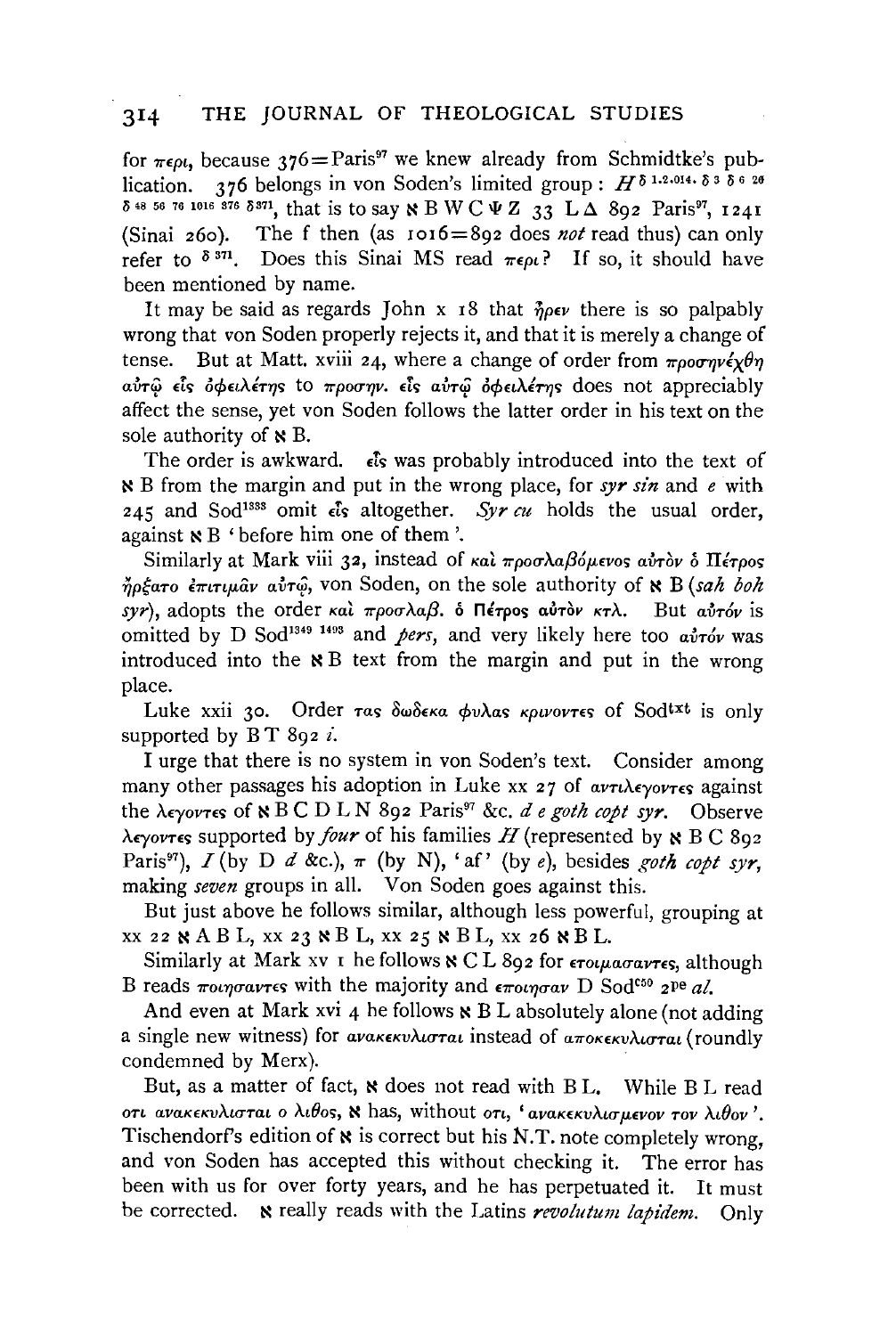$n$  has *amotum*. Therefore, while abandoning the Greek construction of the others,  $\aleph$  yet retains the  $a\upsilon a$ - of B L (these three still remaining alone for this) as against  $a\pi o$ - of the other Greeks for D  $Sod^{060}$  and  $2^{pe}$ , while *uevov* Toy  $\lambda \iota \theta$ ov, and not avaken  $\lambda \iota \sigma \mu \in V$  Tov  $\lambda \iota \theta$ ov as **N**. The form of D Sod<sup>050</sup> 2<sup>pe</sup> is found in c d ff n of the Latins:

et veniunt et inveniunt revolutum (amotum n) lapidem  $c \, d \, n$ .

et venerunt et invenerunt revolutum lapidem  $f$ . 'Revolutus' of the Latins being *anceps* as to  $a\mu a$ - or  $a\pi$ o- we are still left to argue this out on other lines (see Merx, p. 510 sq., and plates on Luke xxiii 52-54, but we must get the textual matters properly aligned before we can discuss it properly.

At Matt. xi 19 he has  $\epsilon_{\rho\gamma\omega\nu}$  for  $\tau \epsilon_{\kappa\nu\omega\nu}$  [although his countryman Merx (p. 194) had warned him against this with only  $x^* B$  124 Sod<sup>1222</sup> boh sahuno syr pesh (arm). He seems to err by quoting  $I^{th}$  as a whole =  $\tan$  60, whereas only 124 reads thus. His sub-family  $I^{\text{th}}$  is composed of  $69-124$ ,  $174$  (his <sup>109</sup>), and his <sup>1033</sup>, an Athens codex. Do 109 1033 read  $\epsilon \rho \gamma \omega \nu$ ?

At Mark ii 22 και ο οινος απολλυται και οι ασκοι of Sod<sup>txt</sup> has its only support from B  $8q^2$  and  $b$ oh.

At Luke xvii 12 he omits avrw after  $v\pi\eta v\tau\eta\sigma\alpha v$  with only BL. He misquotes D 157. 157 is wrong, and D has  $\sigma \pi \sigma v \eta \sigma \alpha v$  so of course avr<sub>w</sub> fell away. As a matter of fact

L only reads  $v\pi\eta v\tau\eta\sigma\alpha\nu$  ( $-\alpha v\tau\omega$ )

for B reads  $a\pi\eta\nu\tau\eta\sigma a\nu$  ( – avrw),

so that von Soden is here following one MS L against all others. This is pretty extensive editing! Of what use then all this examination of documents?

At John iv 21 he reads  $\pi\omega\tau\epsilon\nu\omega\omega$  against  $\pi\omega\tau\epsilon\nu\epsilon$  of no less than **\*** B C\* D L W I fam 13 22 Laura<sup>A104</sup> Sod<sup>190 1110</sup> 2<sup>pe</sup> Orig Ath and  $Cvr$ 

At Mark v 25 he retains  $\tau$  is against  $\mathbf x$  A BC L W  $\Delta$  latt<sup>pl</sup> which omit, thus following  $D$  rell d a f syr against his usual preferred combination.

At Mark v 40, again, he prints  $\delta \epsilon$  against avros  $\delta \epsilon$  of N B C D L  $\Delta$  33 Paris<sup>97</sup> Evst 48 it vg, and this where the two families  $\aleph$  B and D are conjoined with the Latin. If there is one Gospel where this conjunction should be followed it is in Mark! (Hiat syr sin).

On the other hand, at Mark vi 12 he goes over to and follows **N B C L DET AST** for  $\epsilon \kappa \eta \rho v \xi \alpha \nu$  against  $\epsilon \kappa \eta \rho v \sigma \sigma \nu \ d \delta$  it on  $v g W \Sigma \Phi u n c^{11}$ minnomn et Paris<sup>97</sup>. So that he follows for a tense change the very group whose reading he had outraged above by contradicting.

Then at vii 17 he opposes  $\tau \eta \nu \pi a \rho a \beta o \lambda \eta \nu$  of N B D L  $\Delta$  33 Paris<sup>97</sup> + it vg by printing  $\pi \epsilon \rho_1$   $\tau \eta_5$   $\pi a \rho a \beta o \lambda \eta_5$  of A rell.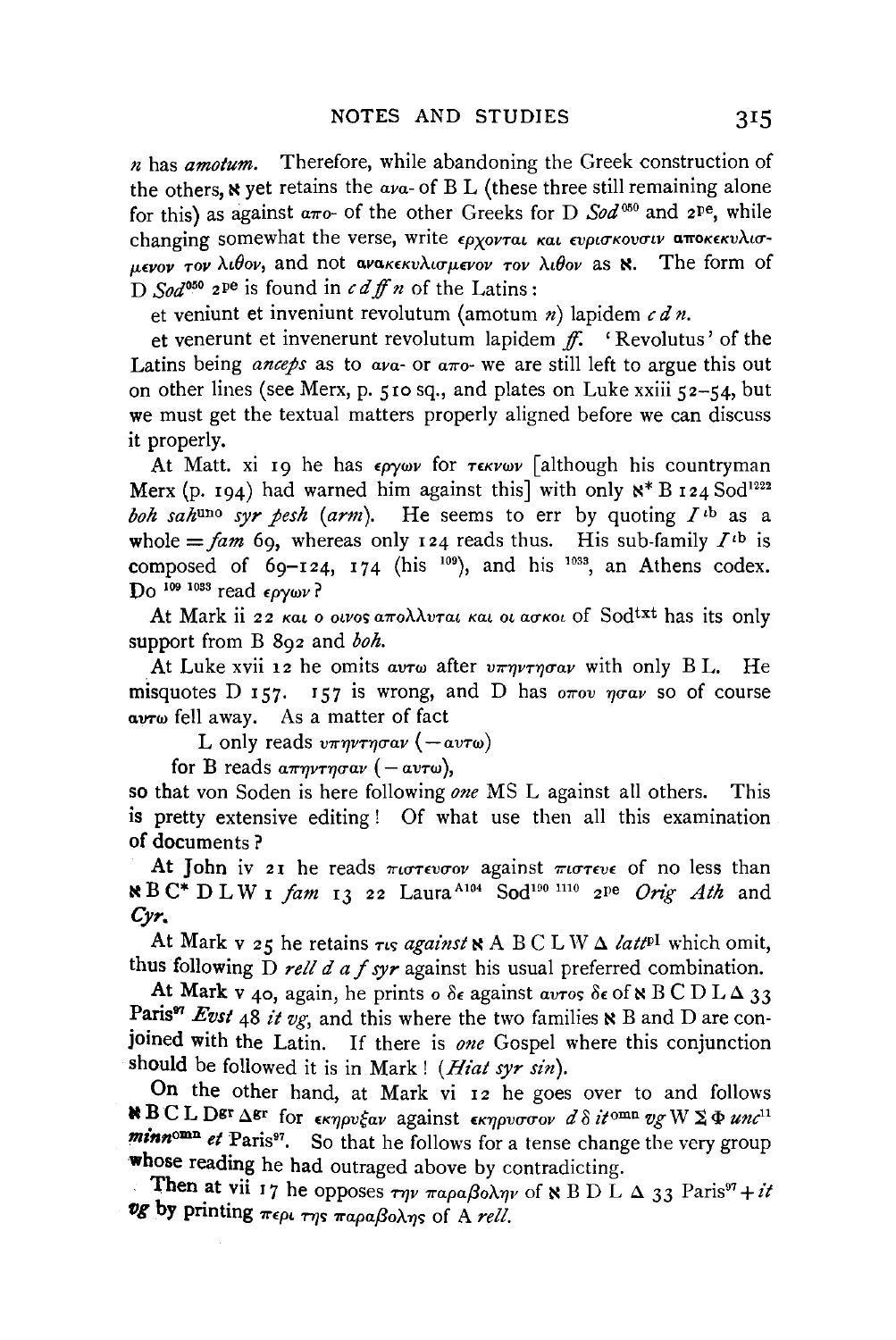But at vii 31 he accepts  $\eta \lambda \theta \infty$  Signal or  $\delta \omega \nu \infty$  of the same  $\kappa$  B D L  $\Delta$  33  $2^{pe}$  604 *latt*, against και σιδωνος ηλθεν of A rell.

On p. xxviii he says, 'Stehen die Lesarten der Recensionen fest, so ist in der Regel die *von zwei Recensionen* vertretene Lesart in den Text aufgenommen '.

But how often does he break this rule ! Consult, for a change of mood, Luke vii 7. Instead of  $d\lambda\lambda'$   $\epsilon l\pi\epsilon$   $\lambda o\gamma\omega$  και ιαθήσεται ο παις μου he prints the sentence with  $\mathbf{i} \mathbf{a} \mathbf{\theta} \mathbf{\hat{n}} \mathbf{w}$ . This is the reading favoured by B L only against their allies  $\mathbb{N} \Delta \Psi$  and D, and against the rest of von Soden's  $H$  family including 892 and Paris<sup>97</sup>, and against all the other families. He produces one new witness  $\delta$  371 (a MS at *Sinai*) of the H family. His only other witness is 'bo? '. Homer indicates but *two* bob MSS for this, but *all* the *sah* codices, which von Soden omits. And behold the reading favoured by Tisch., Hort, and von Soden proves once more to be purely 'Egyptian' and of an' improving' order.

So von Soden's text appears to be an inadequate guide in these com· plicated matters, and the art of navigation has not been mastered by the compilers of it; in fact their compasses were not adjusted before leaving port.

This is severe criticism, but is supported by the charges in the following section.

#### (IV) *Grave Errors.*

There are many grave errors. Observe particularly an error, from lack of referring to original sources, at Matt. xxvii 53. Von Soden says ' om kat  $\epsilon v \epsilon \phi \omega v \sigma \theta \eta \sigma \omega \pi$ o $\lambda \lambda \omega s$   $H^{\delta^2} I^{371}$ '. This is an important place, and the citation of  $H^{\delta^2}$  (= N) is quite wrong. And it is only wrong because von Soden misread Tischendorf's note and did not trouble to look up the edition of  $\boldsymbol{\kappa}$  itself. Tischendorf in ed. viii N. T. says:—

 $\epsilon$ <sub>tarn</sub> $\lambda \theta$ ov (et Or<sup>4,298</sup> et <sup>int 927</sup> ; D it [exc f q] vg n $\lambda \theta$ ov: N om una cum  $\kappa$ ai sq'

by which he means that **N** omits  $\epsilon \omega \eta \lambda \theta_{0} v$  and the subsequent  $\kappa \alpha \iota$ (following  $\pi$ o $\lambda$ *w* and before  $\epsilon v \epsilon \phi \alpha v \sigma \theta \eta \sigma \alpha v$ ). V on Soden neglects to record this  $-\epsilon_i\sigma\eta\lambda\theta$ ov and  $-\kappa\alpha_i$ , gives quite the wrong omission, and misunderstands that **N** deliberately cut out  $\epsilon \iota \sigma \eta \lambda \theta \circ v$ , as the omission of  $\kappa \alpha \iota$  seq. shews. Here is the verse  $:$ -

Kai εξελθόντες εκ των μνημείων μετα την έγερσιν αύτου εισηλθον [om. 8] είς την άγίαν πόλιν καὶ  $[om.$   $\mathbf{N}]$  ενεφανίσ $\theta$ ησαν πολλοΐς.

Thus **x** wishes to read 'And going out from the graves after his rising into the Holy city, they appeared to many', which is quite different from the reading of  $I^{371}$  which would have: 'And going out from the graves after his rising they came into the Holy city'; stopping there and eliminating 'and they appeared to many '.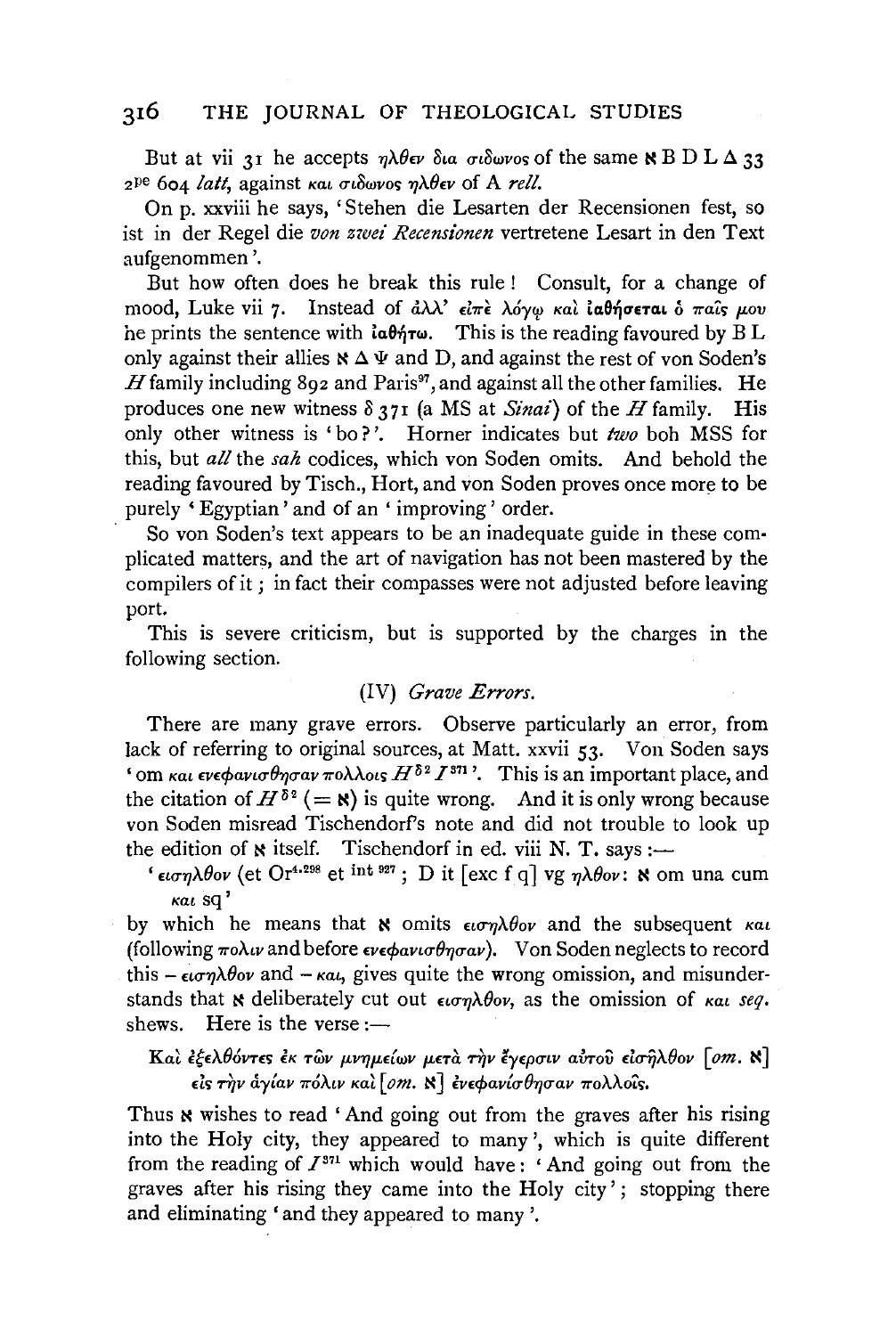Luke xxii 35. Tischendorf says as to  $\aleph$  ' $\tau$ *uvor* ( $\aleph$ <sup>e</sup>):  $\aleph^*$   $\tau$ *u* exeunte versu'. Von Soden (without referring to the original) has interpreted this to mean rivos omitted after  $\mu$ n and added at the end of the verse after So he gives in his notes [instead of  $\tau_l$  ]  $\tau_{l} \nu_{\text{OS}}$ ] 'om  $\tau_{l} \nu_{\text{OS}} H^{\delta_{2*}}$ ουθενος.  $\ldots$  add  $\tau\iota$  p over  $H^{\delta^{2*}}$ .

This is not only wrong, but by missing  $x$ 's reading of  $\mu\eta \tau \nu \nu \sigma \tau \epsilon \rho \eta \sigma \alpha \tau \epsilon$ von Soden overlooks the Latin connexion of aliquid by a cf  $f_2$  l vgg, against *alicuius* by  $b d e$ , so that **N** alone among Greeks is again exhibiting its polyglot mind and text.

Iohn xvii 12. In von Soden's notes we read εφυλασσον (pro εφυλαξα)  $H^{\delta^2*} d r$ . But  $d r$  do nothing of the kind. The verse is :-

στε ημην μετ αυτων (εν τω κοσμω) εγω ετηρουν αυτους εν τω ονοματι σου ους (ω, δ al.) δεδωκας μοι (και) εφυλαξα...

 $d \, r$  both have *custodivi* for  $\epsilon \phi v \lambda \alpha \xi \alpha$  as all the rest. They merely substitute *custodiebam* for *servabam* as an interpretation of  $\epsilon$ rnpour. von Soden really suppose that Tischendorf had missed the reading of  $d$ ? If he had taken the trouble to quote d against  $D^{\text{gr}}$  here instead of simply  $d \, r$  his attention would have been called to the matter, and he would have seen that his collator had made a mistake.

John xx 17. In the important short speech of our Lord after the resurrection '*Noli me tangere*', in Greek  $M\eta$   $\mu$ ov  $\tilde{a}\pi\tau$ ov, where B alone varies with  $M\eta$   $\partial \pi \tau \circ v$   $\mu \circ v$  (*Tert* ' ne, inquit, contigers me '), *Evst 47* is found to omit  $\mu_{ov}$ , but only this MS (and possibly *Orig*  $1/2$ ).

Now von Soden tells us that x and D, W and  $348$ , 'af' and Orig all omit this *uov.*  $\int$ Om *uov*<sup>1</sup>  $H^{\delta^{2*}}$ <sup>014</sup>  $\int$ <sup>2 $\delta^{5}$ </sup>  $\beta$   $\alpha$ <sup>121</sup> af  $\Omega$ <sub>2</sub><sup>1;5</sup> is what he savs. He means  $-\mu_{0}v$  secund. post  $\pi a\tau \epsilon \rho a$  prim, but this is lacking in his text. so that the note should read quite differently: 'add *uov* D  $\pi a \pi \epsilon_0 a$  K or  $H'$  &c. as we find in the middle notes. This is a serious error. He neglects the real omission by  $E v s t 47$ , because he hardly ever quotes the testimony of the Lectionaries. Had he done so he would have avoided this mistake in a peculiarly important passage.

Luke xviii 16. Von Soden says  $-\tau a$  B instead of  $-\arctan \rho r$ im. **His** remark makes B omit  $\tau a$  ante  $\pi a u \delta a$ .

Luke xxii 67. Von Soden quotes a b q r for the omission of v $\mu$ uv in the phrase car vuur cirro. Not one of them omits. All have 'Si vobis dixero'.

Shortly afterwards, as if to accentuate this error, he misquotes  $r<sub>2</sub>$ . Abbott had said 'xxiii 8 enim : autem', meaning that for 'erat enim cupiens' ra reads 'erat autem cupiens'.

Von Soden turns this into ' $\gamma a\rho$  l  $\delta \epsilon$  r<sup>2</sup>', meaning that we should read at the beginning of the verse  $\circ$   $\gamma a \rho$  Howbys instead of  $\circ$  δε Ηρωδης or Herodes autem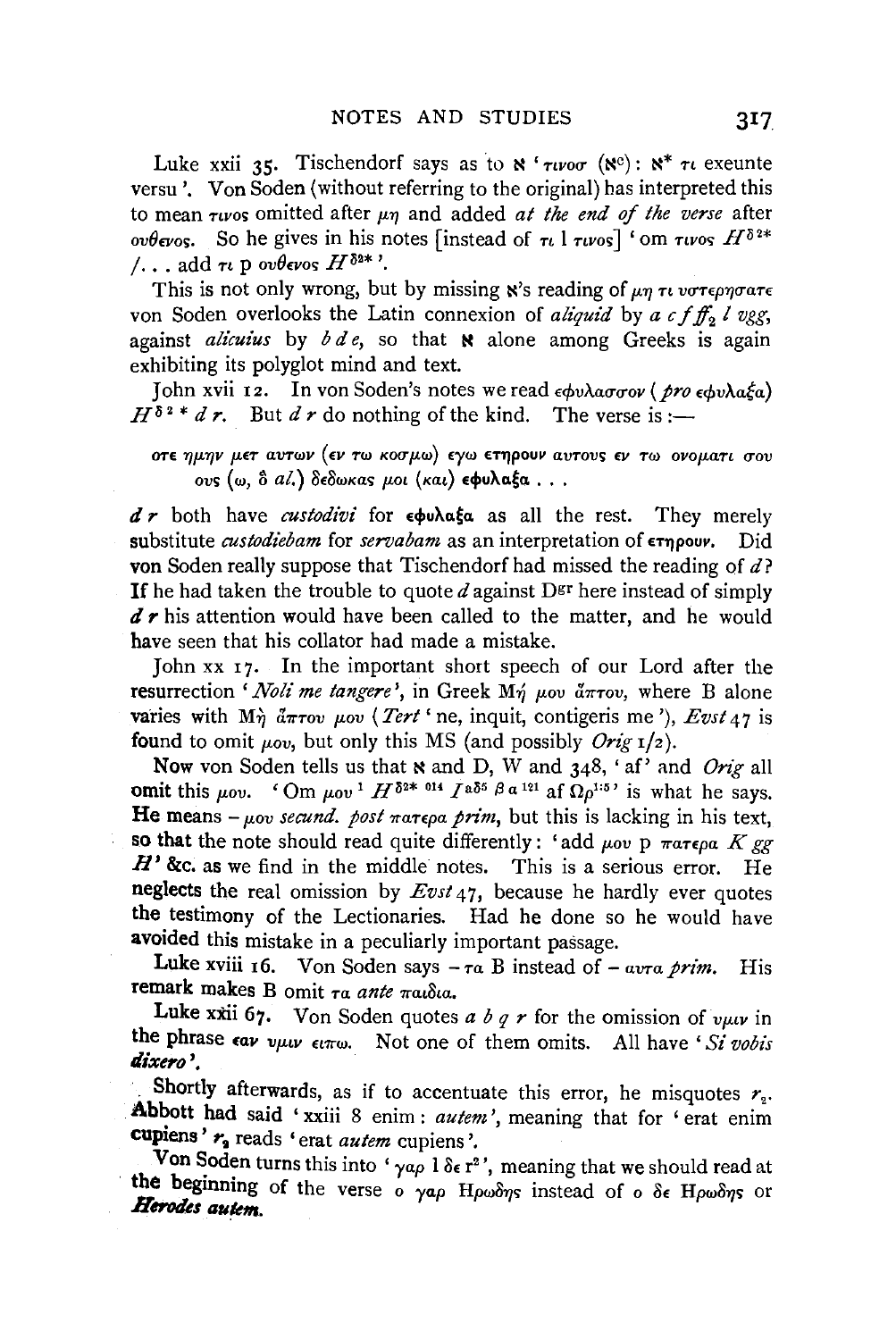Again, at John xiii 12 von Soden reproduces an error of Tischendorf. In his N.T. notes Tischendorf begins verse 12 thus:  $'$ av $\tau \omega \nu$  ( $\aleph$ <sup>c</sup>; ~\* *avTov):* 13. 69. I 24. 346. ante *Tovs 1ro8as* pon ... ' Accordingly in von Soden's lower notes to his N.T. p. 456 we read: *I2. avTov l avTwv*  $H^{\delta^2*}$ , that is to say, he would with Tischendorf make  $\kappa$  read ' $\delta\tau\epsilon$  ow *(vup(v Toi.s 1r68as a&Tou* ', referring to the washing of Peter's feet and not to that of them all. But **x** does not do this. **x** in reality substitutes inversely and later in the verse *avTwv* for *avTov* after *the thana*, making the sentence read έλαβεν τα *iμάτια* αυτών instead of έλαβεν τα *iμάτια* αυτού. Von Soden at this place records  $\epsilon_{\alpha\nu\tau\sigma\nu}$  for W and the omission of  $\alpha\nu\tau\sigma\nu$ by *Dbe*, but does not insert the true variation of  $x^*$  there as he should have done if he had really tried to bring our apparatus up to date,

Lastly at John xviii 16 von Soden quotes the variation  $\epsilon \omega \gamma \gamma \epsilon \gamma \kappa \epsilon \nu$ for  $\epsilon u \sigma \eta y \alpha y \epsilon v$  as read by  $H^{014}{}^{376} = W$  and Paris<sup>97</sup>, but **x** also reads thus with W, and Paris<sup>97</sup> does not (according to Schmidtke's edition it has  $\epsilon_i \sigma_j \gamma_i \gamma_j \epsilon \nu$  with the rest). Von Soden does not report **x** because Tischendorf omitted to do so, but the reading is to be found duly recorded in the late Dr Scrivener's very careful collation of  $\boldsymbol{\kappa}$  published at Cambridge in small and handy form by Deighton, Bell  $&$  Co. in I864,

This leads up to another grave indictment. Von Soden depends entirely upon Tischendorf's notes in his eighth edition of the N. T. concerning  $\mathbf{x}$ . He has evidently not had  $\mathbf{x}$  collated for his use, and has ignored Dr Scrivener's exceedingly accurate collation.

In order to be brief I will prove the matter in one Gospel alone. I will take St John's Gospel. Tischendorf neglects to record some *fifty-five* readings of **x**. In every case but one von Soden follows suit, and neglects these readings also. And it is not as if the matters were of scant importance, for observe-

- vi 47 +  $\sigma$ *r* recorded for *Sod*<sup>050 95</sup> sy, and read also by 124 (not mentioned), is read by  $\boldsymbol{\kappa}$  after the Coptic manner.
- vi 53 >  $\tau$ <sup>0</sup> a*u* $\mu$ <sup>2</sup> a *x*<sub>0</sub> *a*  $\mu$ <sup>2</sup> *a* **H**il (and read also by Cypr Jul Firm Gelas) is the order also of **x**.

xiii  $34 - \nu a$  sec. recorded for <sup>329</sup> is also omitted by **x**.

xix  $8 > \tau$ ov  $\lambda$ oyov  $\tau$ ov $\tau$ ov recorded for <sup>329 1385</sup> N (and read also by 249) and btscr) is the order of  $\aleph$ .

But, far more important than the above omissions of Tischendorf and von Soden are the following readings of **N,** not only neglected by Tischendorf and von Soden, but also by Mrs Lewis, Homer, Merx, and the rest of the critics, readings of great import as to the matter of the versions, and an 'underlying Greek text' :-

As to *syr sin* :

xvi 2  $a\pi o\sigma v\gamma a\gamma o\gamma v\gamma + \gamma a\rho$  **x** and *syrr*<sup>dis</sup>, and these only.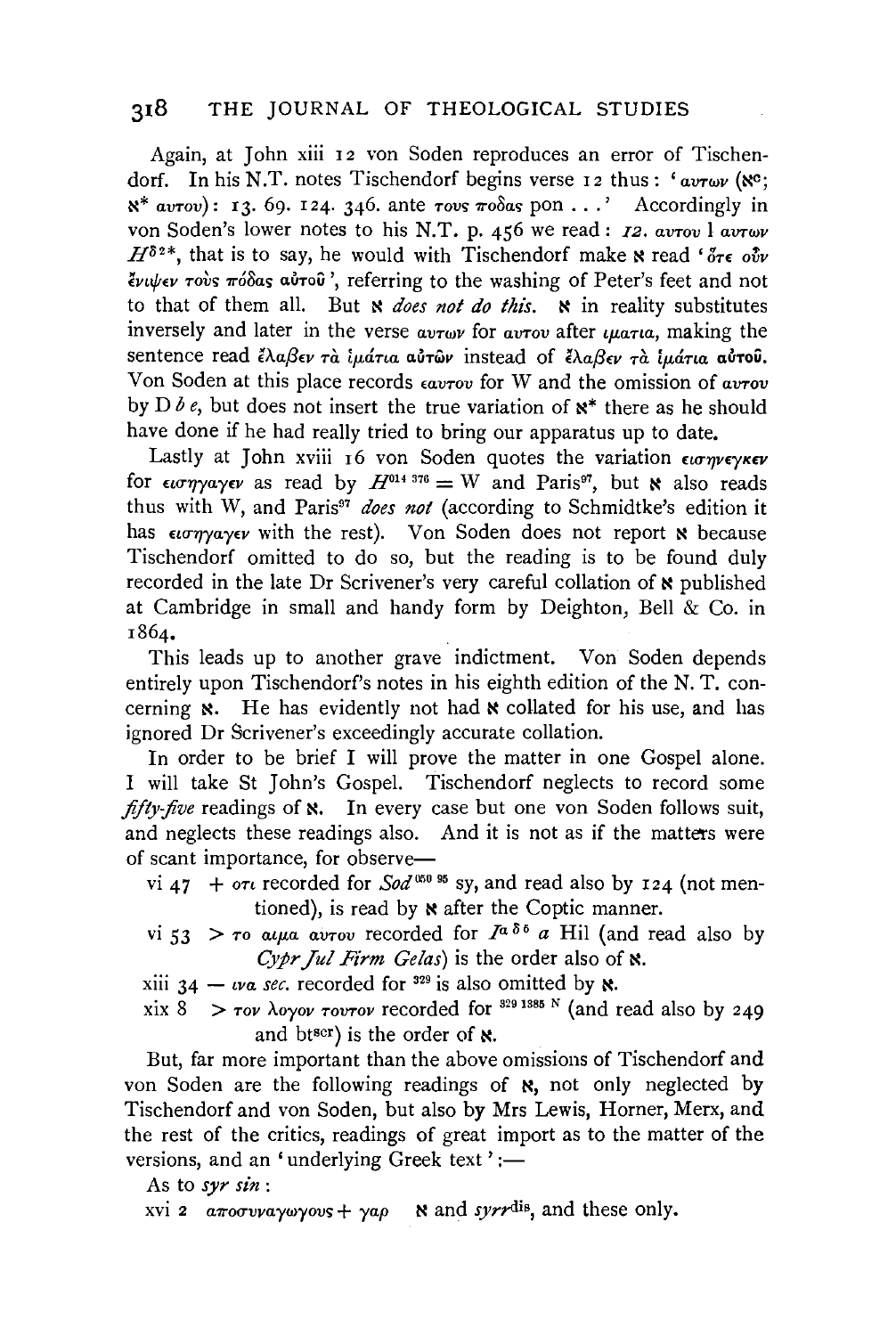XX 17 + ιδου ante avaβaivω N and syr sin syr hierABC only.

This conjunction of  $\bf{x}$  and syr stands apart from all other authorities and has hitherto been unrecognized. Mrs Lewis recognizes the first (p. 256 ed. 1910 of syr sin) but not the second. Merx neglects  $x$  in both places, although referring to the reading of  $l$  and  $q$  among the Old Latins at xvi 2 of  $+$  or  $\iota$  'Ouia eicient vos de sinagogis'  $\iota$ , 'qūm in synagoga vos eicient'  $q$ , which is the only other variation there among authorities (neglected by von Soden) except that the bohairic joins verses I and 2... 'if they should put you out of the synagogue'.

As to Coptic:

- vi 58. The order  $>$  or  $\pi a \tau \epsilon \rho \epsilon s$   $\epsilon \phi a \gamma o \nu$  by  $\kappa$  alone is the order of sah and of bohdis.
- N adds our after  $\pi \omega s$  (alone with 56-58-61). In *bohairic* we  $vi$   $52.$ read πως οχοπ ψχολι.

x 27. For  $\kappa \alpha \gamma \omega$  **x** substitutes  $\kappa \alpha \iota$  with only e veg CT Aug Chr  $\mu$ .<sup>7</sup>. and the sahidic (against its usual emphatic method).

As to Latin:

xix 5.  $\pi$ oopvoovv (- $\tau$ o) N alone.

As to Aethiopic:

 $x$ ix 6.  $+$  kat ante  $\lambda$ evet  $\aleph$  alone with aeth.

As to Chrysostom:

iii 22. > εις την Ιουδαιαν γην και οι μαθηται αυτου κακει διετριβεν  $\aleph$ cum Chr solo (instead of και οι μαθηται αυτου εις την Ιουδαιαν γην και εκει  $\delta$ uer $\mu\beta$ ev of all the rest of the Greeks and of the versions).

This is quite important as there are other traces of **x** and  $Chr^{\text{codd}\pi \lambda \cdot \mu}$ . at i 15  $\epsilon\rho$ *xouevos* + os. iv  $45 - \epsilon\delta\epsilon$ *έαντο αυτον οι γαλιλαιοι*, and St Chrysostom's copy of St John was a very ancient recension. We find **Chrysostom** and syr sin absolutely alone together at:

vii 32.  $\gamma$ oyyvζovτos tantum (- περι αυτου and - ταυτα).

viii 16.  $\kappa a \iota \epsilon a \nu \kappa \rho \iota \nu \omega$  ( $-\delta \epsilon$  and  $-\epsilon \gamma \omega$ ),

besides being often in sympathy elsewhere.

I mention the above matters as to x in justice to our late lamented countryman, Dr Scrivener, whose faithful work ill deserved to be put aside by those claiming to say the last word on these subjects. Mrs Lewis seems to be the only living critic who shews an acquaintance with Scrivener's collation of x.

## (V) Errors of Omission.

Errors of omission abound, as at Matt. x 16 ιδου εγω αποστελλω υμας ets perour AUKWV for ev perw AUKWV where B is quoted alone. To BET should be added  $f_1$  k  $v_g$ <sup>B</sup> and *Lucifer*. (Cf. the parallel at Luke x 3 where D<sup>gr</sup> substitutes  $\mu$ *co* $\omega$  for  $\epsilon \nu$   $\mu$ *co* $\omega$  [against  $d$ ] and the vgg and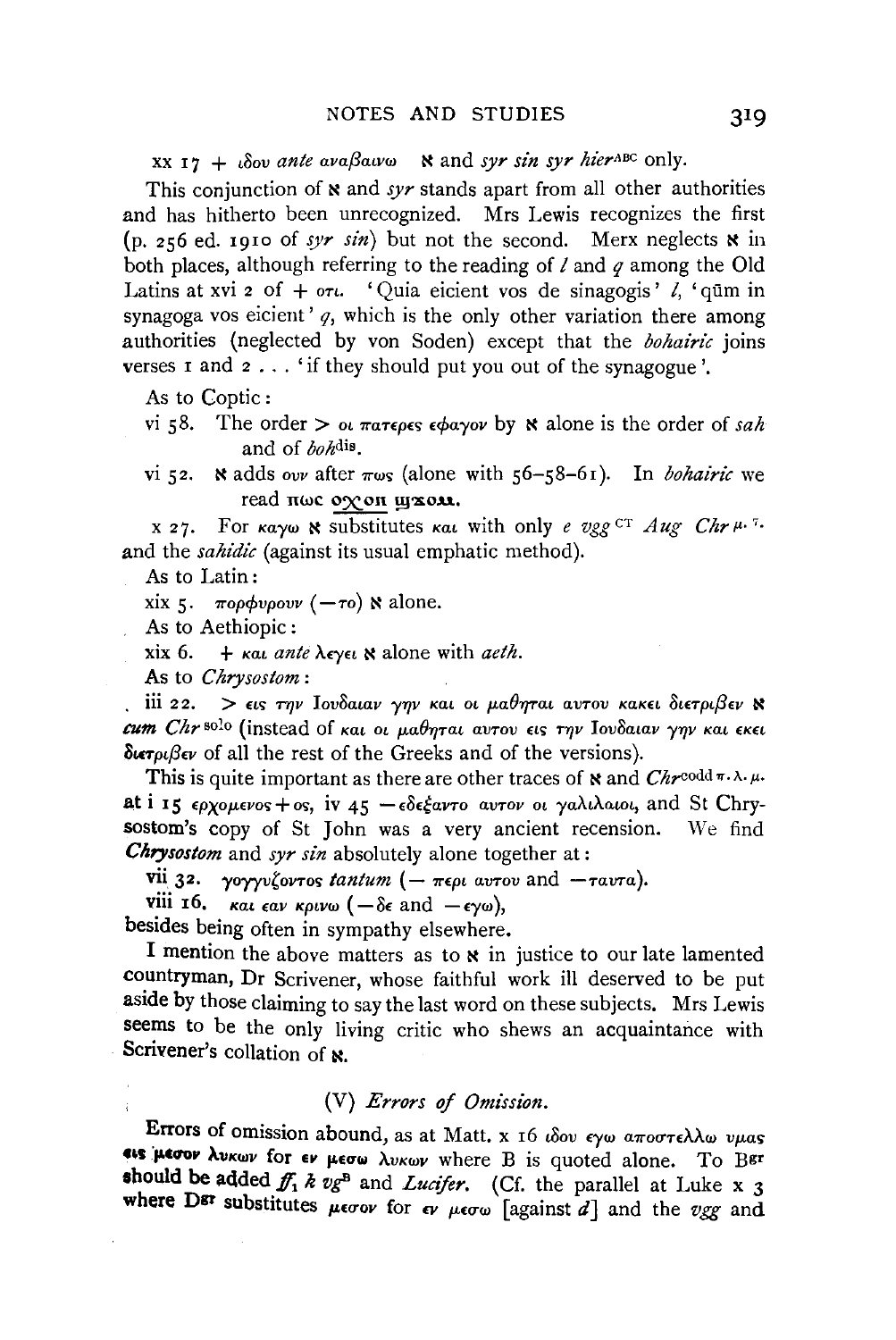*Ambr* have lib *inter lupos* which von Soden does not mention, merely stating D and not even  $\text{D}^{\text{gr}}$  for  $\mu\epsilon\sigma_0\nu$ .)

Matt. ix 35. - Kat *ante knovosov*, by  $\aleph$  *boh*<sup>ES</sup>, is not mentioned by von Soden at all, not even as to  $\kappa$ . It is interesting because it is rather in the Coptic manner, and actually two *boh* MSS omit with  $\kappa$  (teste Horner *in vol.* sah.).

Besides omitting the  $\epsilon \pi \epsilon \sigma \pi a \rho \kappa \epsilon \nu$  of  $\kappa$  in Matt. xiii 25, he neglects to record B<sup>\*</sup> [see photographic edition] for  $\epsilon \lambda a \lambda \eta \sigma \epsilon \nu$  (pro  $\pi a \rho \epsilon \theta \eta \kappa \epsilon \nu$ ) in xiii 24. I suppose because in the latter case Tischendorf is silent. But when *k* alone is to be coupled with Bgr for this *loculus est* for *proposuit* or *posuit* it becomes quite important.

*k* is quite clear with *locutus est illis dicens*, and apparently B before being inked over read in similar fashion *ελαλησεν αυτοι*ς λεγων, instead of *παρεθηκεν αυτοις λεγων.* 

Matt. xxi 17.  $-\epsilon \xi \omega \tau \eta s \pi o \lambda \epsilon \omega s$  **x** is given as being alone. But 28 also omits, as duly recorded by Scholz.

Matt. xxi 33.  $-e\nu$  avrw  $\aleph^*$  Chr. So von Soden. But  $\aleph$  only omits  $\epsilon \nu$ . Von Soden is misled by the form of Tischendorf's note and did not refer to the original.

Matt. xxii 16. Evan. 604 (700), i.e. von Soden's <sup>133</sup>, is given for *A£yovTas.* This is wrong. Apparently von Soden took the evidence from Scrivener's *Adv. Crit.* instead of from my edition, and mistook d for b, for dscr there  $=$  Evan. 66 so reads, which von Soden does not report.

Luke xi 48. *µaptvperte*  $\ltimes$  B L 892 and Sod<sup>8 371</sup> *Orig*, he omits to add 604 also.

Matt. xxiv 34. Von Soden's note (foot of p. 94) says: 'add  $\sigma_t$  ante *ov*  $H^{1016}$ , = 892. But BDFL  $a l^8$  *it vg syr Ps-Ath Origint*, as well as *copt,* all add as well ; see his upper notes.

Matt. xxv 24. · Von Soden quotes 209 (his  $\delta$ <sup>457</sup>) for *avornos* instead of  $\sigma \kappa \lambda \eta \rho \circ s$ , but Lake definitely says not.

Matt. xxvi 50.  $-i$ *ngovs*  $\times$  z<sup>scr</sup>. Von Soden neglects this altogether.

Matt. xxvi 65. *και λεγει ( pro λεγων*). Von Soden records **κ** but fails to add *syrr.* 

Matt. xxvii 3. μετεμεληθη και (*pro μεταμεληθεις*). Von Soden records <sup>~</sup>but fails to add *syr sin arm aeth pers.* 

Mark vi 55. He cites  $\mathbf x$  only for  $\epsilon \nu$  instead of  $\epsilon \pi \iota$ , that is to say  $\kappa a \iota$  $\eta$ <sub>p</sub> $\zeta$ <sub>a</sub> $\nu$ <sub>7</sub>  $\zeta$ <sub>5</sub>  $\kappa$ <sub>pa</sub> $\beta$ <sub>a</sub> $\zeta$ <sub>770</sub><sub>5</sub>, but this is the way the Latins have it 'IN *grabattis* ', and he should have added *latt.* It is important here as to  $\aleph$ .

Mark vii 37. Von Soden's note reads 'add  $\omega s$  ante  $\kappa a t^2 H^{\delta t}$  bo', but whereas *sah* adds *p*ωcτε, only a few *boh* add  $\overline{\text{π}}$ φpH;, and von Soden neglects *sah.*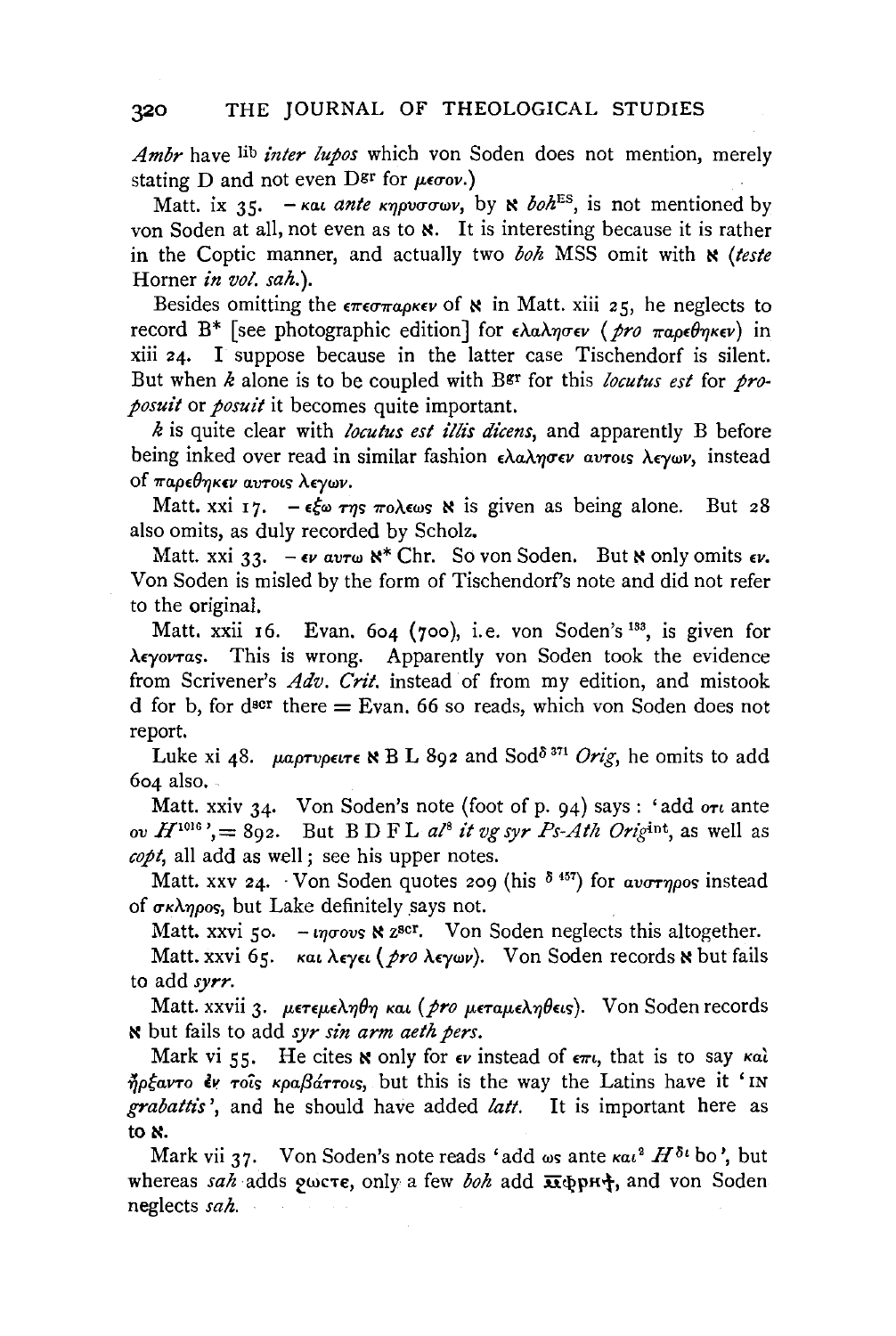Mark viii 18. 'om  $\kappa a_1^1 H^{\delta_{2*}} r_2$ '. He should add *boh*<sup>p1</sup>, for this is the Coptic method here being illustrated by  $x$ , to which attention should be called.

Luke xxiii so. Here, where he omits altogether to record- *Kat tert ante*   $\delta_{\kappa\kappa\mu\alpha\kappa}$  for B, he should have quoted with *sah*, thus forming another link between B and *sah* in the Coptic manner, as above for  $\aleph$ .

Mark x 21 'add  $\epsilon \tau \nu$  post  $\epsilon \nu$  (Lk 18...)  $H^{\delta^2}$ . But von Soden forgets that *minn10* and *sah boh* do so also.

Luke v 2. The order  $\pi \lambda$ ota  $\delta \nu$  credited to some few and *boh* should also indicate *sah,* for this is the usual Coptic order.

- Luke x 35  $\sim \epsilon \delta \omega \kappa \epsilon \nu$  ante  $\delta \nu \omega H \delta^{1}$ . To B add *sah.* 
	- x  $38$  <sup>'</sup> om ets *TOV OIKOV aurtys H*<sup> $\delta$ 1</sup>'. To B add *sah*.
	- xi 36 'add  $\epsilon_V$  ante  $\tau_T$  Ta?  $H^{\delta_1 \delta_1 \delta_0}$ . To these, B and Paris<sup>97</sup>, add both *sah* and *boh.*
	- xvi 17  $\rightarrow$   $\kappa \epsilon_0 a u v \mu a v H^{\delta}$ . To B add *sah syr.*
	- xii 32  $\sim v \mu \omega v$  o  $\pi a \tau \eta \rho$   $H^{\delta^2}$ , but to **N** add *sah boh* as usual, the possessive before the noun.

Luke xxiv 38.  $\epsilon_{15}$  *rnv kapSuav* von Soden quotes only AS (= *Dial.*), but *c de* read thus *in cor vestrum,* and so does *sah* practically and *syr sin* (Lewis, ed. 1910).

Luke v 17.  $\epsilon_K \pi a \sigma \eta s$  *KWHN*<sub>S</sub>. He says 'add  $\tau \eta s$  ante  $\kappa \omega \mu \eta s$   $H^{\delta s \eta s}$  bo ', but he forgets B and should include  $\delta^1$ . It is clearly indicated in Tischendorf.

Luke ix 12. *'non* loco  $\delta \epsilon$  (Mk  $6_{35}$ )  $H^{\delta}$ <sup>1</sup> af'. The testimony of Paris<sup>97</sup> should be added to B af.

Luke xiii 7. To B's unique  $\tau$ ov  $\tau$ o $\pi$ ov  $\gamma$ *pro*  $\tau\eta\nu$   $\gamma\eta\nu$  the testimony of .8o should be added. V on Soden neglects 8o throughout.

Luke xiii 34.  $\tau_{\eta\nu}$  eautou *voctual*. He cites N 16 Laura<sup>A104</sup> only. But *sah boh* make the gender of the bird *masculine,* and he omits to add their testimony. This is a clear Coptic reflexion in  $x$  16 and Laura<sup>A104</sup> and may not be overlooked.

Luke xxii 27. + o ante  $\mu \in \mathcal{L}$  w **N**. To **x** should be added *sah boh.* 

John viii 55. +  $\sigma t$   $\pi a \rho$  avrov  $\epsilon \mu \epsilon t$  (post a $\lambda \lambda$  ot  $\delta a$  avrov). So T<sup>i</sup>  $( =$  Sod<sup>*H*78</sup>). Von Soden does not mention this, but he should have done so. Every new fragment which comes from Egypt [see again immediately below] confirms editorial changes. Here is another instance of the new fragment Ti improvising. Von Soden has recorded it at Luke xxiii 53 for + *και θεντος αυτου επεθηκαν τω μνημειω λιθον μεγαν ον JMTYtS nKocrt av8pas £KuA.wv* (cf. D *d c sah* al.), but does not do so here in John.

Luke vii 47. Here again (see Amélineau Notices des mss coptes P. 52) the fragment of a Greek Coptic Lectionary, whose mark I do not know in von Soden or in Gregory, reports + και before *ολιγον αγαπα fin*.

VOL.XV. y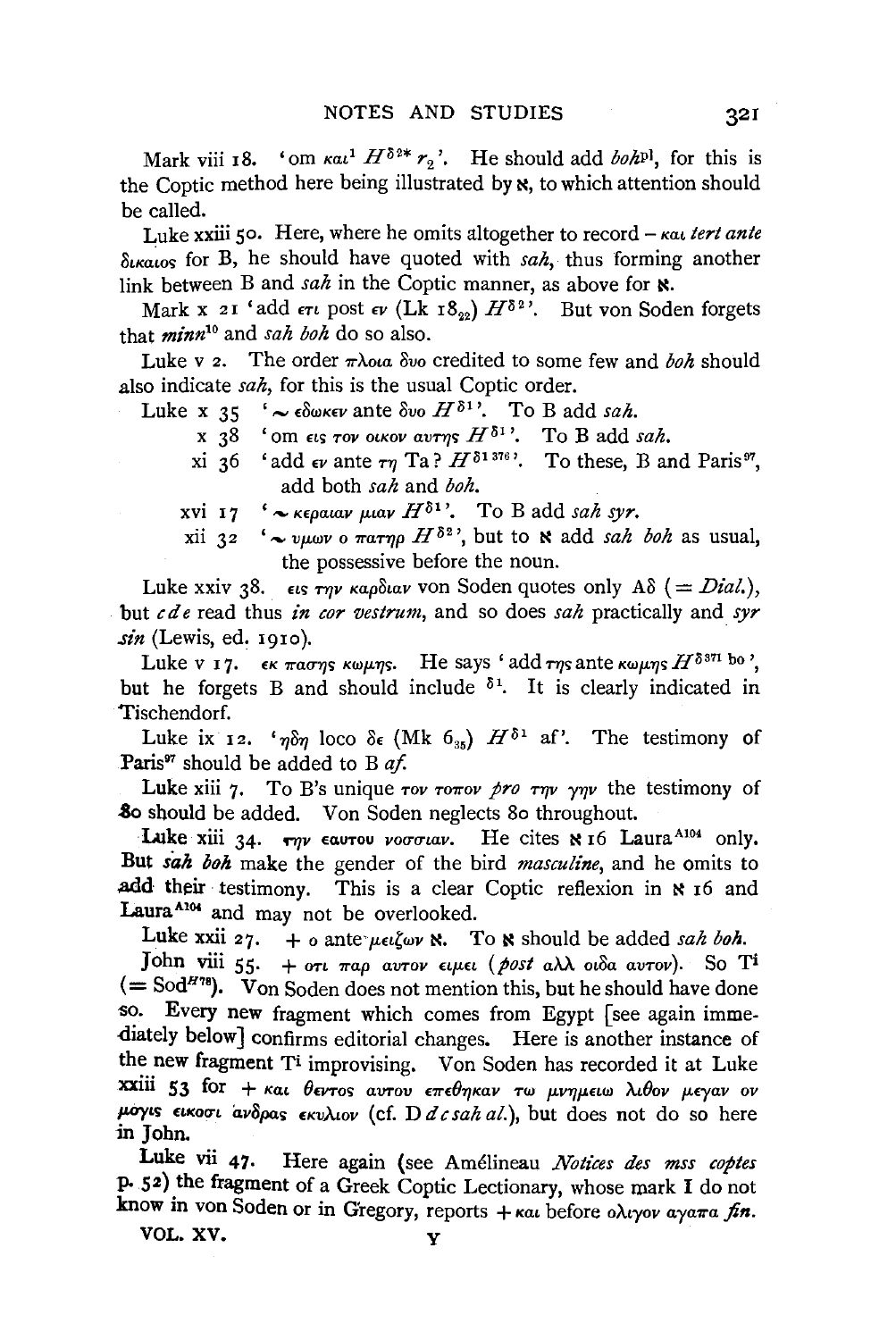with only B 802 and Paris<sup>97</sup>, who read:  $\omega$   $\delta \epsilon$  o $\lambda_i$ yov a $\phi$ ierai Kai o $\lambda_i$ yov  $a\sqrt{v}$  V on Soden does not report this. Observe that this further support for B comes from the same source as the other T support. This fragment differs by reading: o 8t: o>..tyov" aya1ra a4>tt:Tat• Kat o>..tyov aya1ra, as if aware of the variation of  $F \ncong ?$  28 *aeth*: w  $\delta \epsilon$  o $\lambda$ *tyov* aya $\pi a$  o $\lambda$ *tyov* a $\phi$ *terat*, but erring in the process of conflation.

Mark xiv 3. Tov *ingov* (*pro avrov pr.*) D *it sah boh*<sup>tres</sup>. Neglected by von Soden. (Beermann and Gregory report *Sod050* for awov.)

Mark xvi 2. avar $\epsilon \lambda$ avros rov ηλιου. Omitted by k. Not noted by von Soden.

Hans von Soden has condemned me in a recent number of the *Literaturzeitung* for bringing as it were iron to Essen, and has said that I had nothing new to shew him ; and that everybody knew of the matters to which I had called attention.

I submit respectfully that much has yet to be learned by the school of von Soden in matters of textual criticism if it would make the path smoother and not harder for students of the coming generation.

## (VI) *Unnecessary dijficu!ties presented to Students.*

Mark i 26. In von Soden's note we find  $\tau_0$ <sup>1</sup> $\cap$   $\tau_0$ <sup>2</sup> $H$ <sup>81</sup>'. This means that B omits  $\tau$   $\gamma$   $\tau$ ve $\hat{v}$ μa reading και σπαράξαν αυτόν το ακάθαρτον (that unclean one) instead of  $\kappa a\hat{i} \sigma \pi$ .  $a\hat{i} \tau \hat{j} \nu \tau \hat{k}$   $\tau \nu \hat{\epsilon} \hat{j} \mu a \tau \hat{j} \tau \hat{k}$  and  $\kappa \hat{i} \theta a \rho \tau \nu \hat{k}$  (the unclean spirit).

By this note he seems to wish to suggest that it is an error from  $\tau_0$ following  $\tau$ <sup>o</sup>. But this is rather fanciful here. Why inject further trouble into these troublesome matters, and force the student to waste time in seeking out what  $\tau_0$ <sup>1</sup> $\cap$   $\tau_0$ <sup>2</sup> means?

Luke xxii 6. Similarly, for the omission of  $\kappa a \iota \epsilon \xi \omega \mu o \lambda o \gamma \eta \sigma \epsilon \nu$  by  $\text{BCN}$ at syr sin, all we find in the apparatus is ' $\kappa a t^{1} \gamma^{2} H^{\delta^{2*} \delta^{3}}$  I<sup>n</sup> sy<sup>8</sup> Eva<sup>3</sup>. This is not very illuminating, and involves a great waste of time to the student.

Again, Luke viii 25, the important omission of  $\kappa a_1 v \pi a \kappa o_0 v \sigma_1 v$  avro by B Sod050 604 *aeth* Tertmarc? is only noticed in the third set of notes as  $\kappa a_i \sim$ <sup>3</sup> $\kappa a_i$ ,  $H^{\delta_1}$  <sup>[a 050\*f', f meaning 604. The arrangement of the</sup> apparatus is most misleading.

Luke xvii 6. For the omission of  $\tau_{\alpha\nu\tau\eta}$  after  $\tau\eta$   $\sigma$ v $\kappa\alpha\mu\iota\nu\omega$  von Soden adds  $_{syr}$  *cu* to  $^4H^{\delta^2}$ <sup>56 376</sup> ho Ia  $^{\delta^5}$  <sup>o 129</sup> A<sup>3</sup>, but *syr cu* (as against *syr sin*  $^4$  to this mulberry tree') says 'to a hill'. Why divorce the important variation from its context to explain that *syr cu* does not read ' to THIS hill'. This kind of thing is done again and again. As a matter of fact there is no need to add syrcu for  $-\tau a v \tau \eta$  above, for below von Soden has: 'add post αν<sup>1</sup>: τω ορει τουτω μεταβα εντευθεν εκει και μετεβαινεν και (cf. Mk II<sub>2</sub> Mt 1720 2121) In  $\delta^5$  syc (om rovrw und ekel).'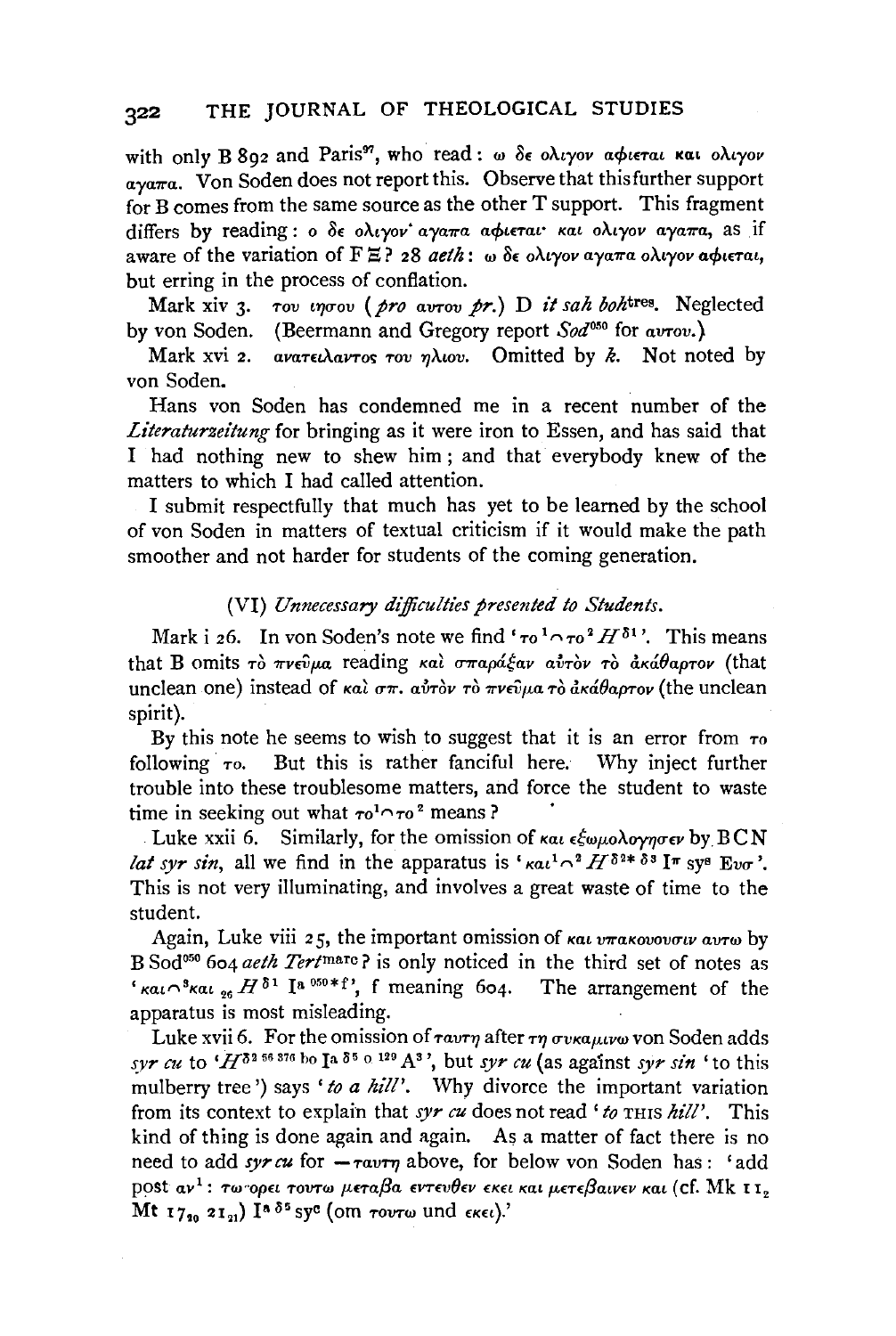Again, Luke xxiv 31, & omits *Kat επεγνωσαν αυτον*. *• Von Soden once* more dignifies this by citing ' $\kappa a t^{1} \gamma^2 H^{\delta^{2}*}$ '. It is placed in so insignificant a position that one hardly sees it, and then has to worry to find out what it means.

(VII) *Carelessness as to the application of f following a Codex.* 

As regards  $157$ , at the important place Luke xxii  $43-44$ , he has gravely misrepresented my manuscript and probably some of his own.

[He has placed  $157$  in his family  $I^{\sigma 207}$  351 1182 1226 877.]

At Luke xxii 43-44, in his upper notes (which constitute his 'margin') he records for omission of these verses 207<sup>cf</sup> which means the corrector of  $157$  plus the family or one of them.

Now in 157 there is no sign of omission by any corrector. I examined the place carefully. As to f no doubt it indicates  $351 (= 713)$ , but why not say so here? If the other members of the family do not omit (and it is questionable whether they all belong together as a family) we should be quite sure of the fact. An f is quite insufficient here. His  $377 (= 291)$  would be the more likely MS to omit.

The worst feature as to this is outside of St Mark's Gospel. Because if f follows  $I^{a\delta}$  it does not refer to  $I^{a\delta}$  next in order on his list.

### (VIII) *Neglect of the Aethiopic*.

Von Soden's neglect of the Aethiopic is really serious, especially as in a work up to date on the N. T. it is absolutely essential to take into consideration the readings of *aeth* and *pers.* 

A case occurs at Matt. xxvii 50 δ δε Iησούς πάλιν κράξας φωνή μεγάλη  $\phi$  $\phi$  $\hat{\eta}$ *KEV*  $\tau$  $\dot{\phi}$   $\pi$ *v* $\epsilon \hat{\nu}$  $\mu a$ , where he cites ' $\pi a \rho \epsilon \delta \omega$ *KEV* 1  $a \phi \eta$ *KEV* (Io 19<sub>80</sub>) Ta I<sup>1386</sup>,  $a\nu\epsilon\beta\eta$  syr<sup>s[c]</sup>' and stops there. He should have added *aeth* exivit.

. Merx (p. r6), referring to this, says: 'Und damit wieder hangt die Erzählung Matt. xxvii 50 in Syrsin zusammen, wo es nicht heisst άφηκεν  $\vec{r}$   $\vec{v}$   $\vec{v}$   $\vec{v}$   $\vec{v}$  *er sandte den Geist fort, gab ihn auf, hauchte ihn aus, sondern* ~a; ~ d. h. *sez"n Geist stieg hinauj.* Diese Lesart steht bis jetzt ganz allein ; dass bier aber nicht nach ausserer Bezeugung, sondern nach dem dogmatischen Zusammenhange zu urteilen ist, das sollte einleuchten.'

Thus, von Soden could have supplemented Merx here by quoting *aeth*  for *exivit*,  $\frac{2}{3}$  $\frac{2}{3}$  $\theta$ <sub>6</sub>, as does Horner, but he does not. Nor does he use aeth in other places where its readings are both certain and most instructive.

So, again, at Luke ix 20, where von Soden quotes 604 for  $-\mu\epsilon$   $\lambda\epsilon$ y $\epsilon\tau\epsilon$ twat, he neglects not only *aeth* but also *Dial* for this omission.

Again, at Luke xvi 3, we miss *aeth* which supports *sah boh syrr* as to B's very important and unique addition among the Greeks of *Kat* before **ft'G&Tcw.**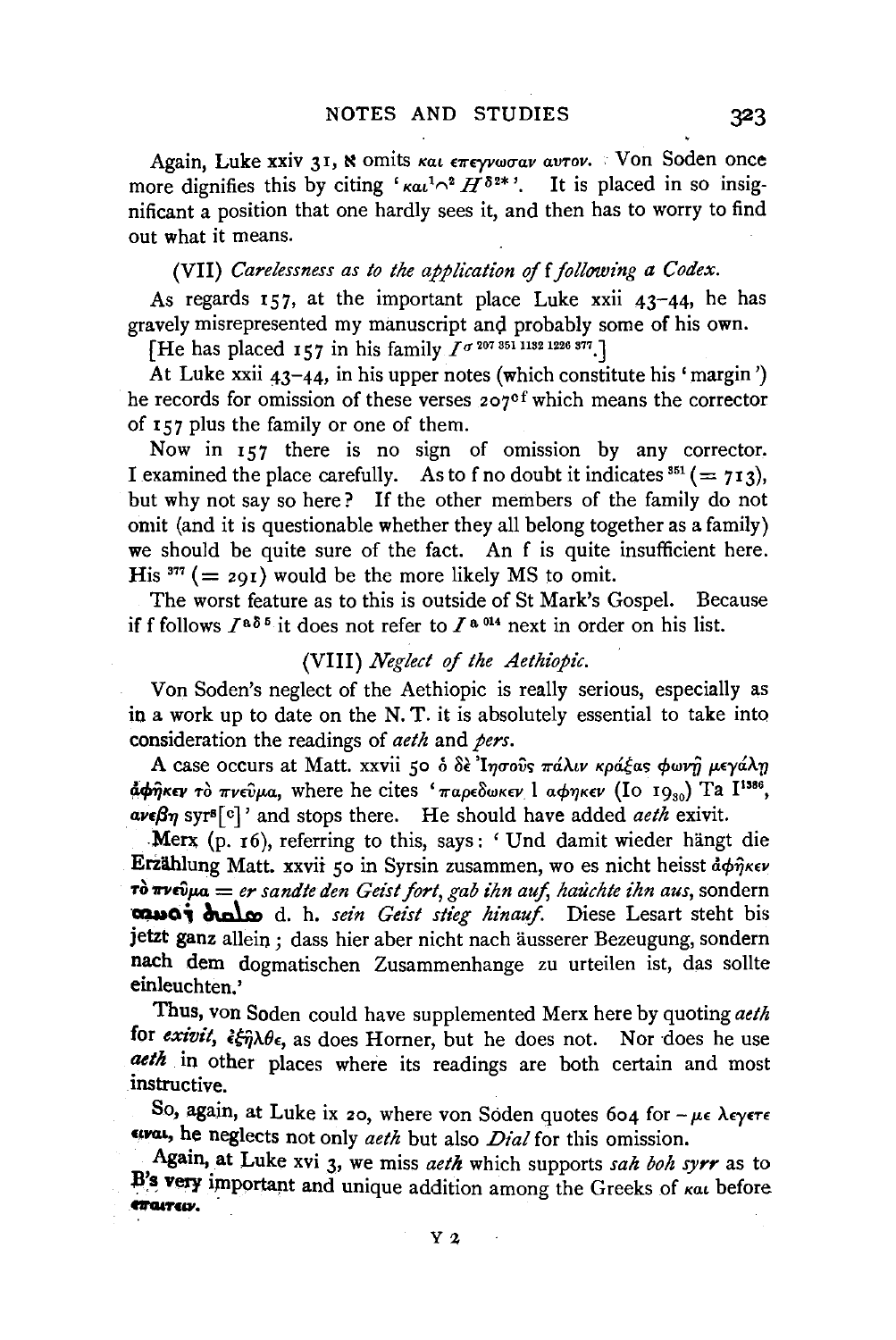At Luke vi 17, where he quotes  $\delta$  398 for  $\kappa a \tau \epsilon \beta \eta$  alone among Greeks with Marcion, he omits to record Marcion ( $Epiph$ bis diserte), and forgets to add to the Latins quoted the other versions copt syr pers and aeth.

## (IX) Style of note.

Luke vi 26. Can one imagine a more inadequate note than this: 'om TaVIES Ta Mo K gg H exc 014 56 ff bo Ja 050 f  $\eta$  i  $\phi$ a b 287 f 1216 c 1091 f 1098 r 72 f o  $\sigma$  351 f 377  $\kappa$  r 1341 | 4 22 33 178 fff 1353 f 1386-1448 1493  $A^1$   $A^3$   $K^{1}$  179  $K$  i 55 5<sup>9</sup> lat,  $\sim$  ot av θρωποι *TRAVIES*  $H^{\delta^2 \text{ bo}}$  Ir,  $\sim$  or avelopment a err. IBa<sup>1178</sup>.

The phrase is: ούαι όταν καλώς είπωσιν ύμας πάντες οι άνθρωποι (or oi  $\tilde{a}v\theta$ o.  $\pi\acute{\alpha}v\tau\epsilon s$ , or oi  $\tilde{a}v\theta$ ow $\pi$ ot tantum).

The inversion of order by x sah boh and Irenint is stated nearly correctly, sah only being omitted. This inversion, however, points probably to the omission of  $\pi a \nu \tau \epsilon s$  being basic. It is therefore essential that the evidence for omission should be carefully stated. What do we find  $\overline{?}$ 

'Om  $\pi a v \tau \epsilon$ s Ta M<sub>p</sub> K', that is *Tatian Marcion* and Kourn. But syr sin and syr pesh also omit as does pers confirming it. So does aeth ('populus') and also arm (teste Rieu) and Macarius, all to be found distinctly stated in Tischendorf, except as to  $syr \sin$  since discovered. Whereas as to the  $\mathbf{Kown}$ , the textus receptus and most cursives have it and do not omit. On the other hand, to the MSS cited against omission should be added 100 cursives examined by von Soden's predecessors. The uncials which omit:  $DF^{\mathbf{w}} L S V T \Delta \Lambda$  are not stated in von Soden's list, but include D.

Could any one tell from von Soden's grouping that D omitted? D can hardly be included in  $K$  (Kovn), and they have to be sought by a ridiculous process of elimination, or enquired after in Tischendorf.

The news which von Soden really gives us is that  $W$  (014) and the Tiflis MS (050) do not omit.

Tischendorf's note is quite clear. The important part is Irenaeus's interpreter's opposition to the Latin. Under the circumstances  $d\delta$ should be quoted against the Latin, for  $d\delta$  omit with D<sup>g</sup>  $\Delta$ <sup>gr</sup>, so that to von Soden's note add '(praeter  $d \delta \mu v g^{DX}$  cod caraf., cor. vat  $v g^{ed}$ )' after 'lat'. Supply also  $d \delta \mu$  vged in Wordsworth and White's apparatus. Supply  $syr \sin$  in Horner's apparatus.

# $(X)$  Error or ambiguity in quoting fam  $\pi$ , and some of the most important cursives.

 $\pi$  is a family of the purple uncials covering  $N \Sigma \Phi$  and  $\pi$ . Very loose use is made of this. We will read  $\pi$  exc 17  $[ = \Phi ]$ , whereas  $\Sigma$  may be only one extant at this place, N and  $\pi$  not being available.

At Luke xx 4 and elsewhere von Soden quotes  $\pi$  as a family, whereas N only is extant.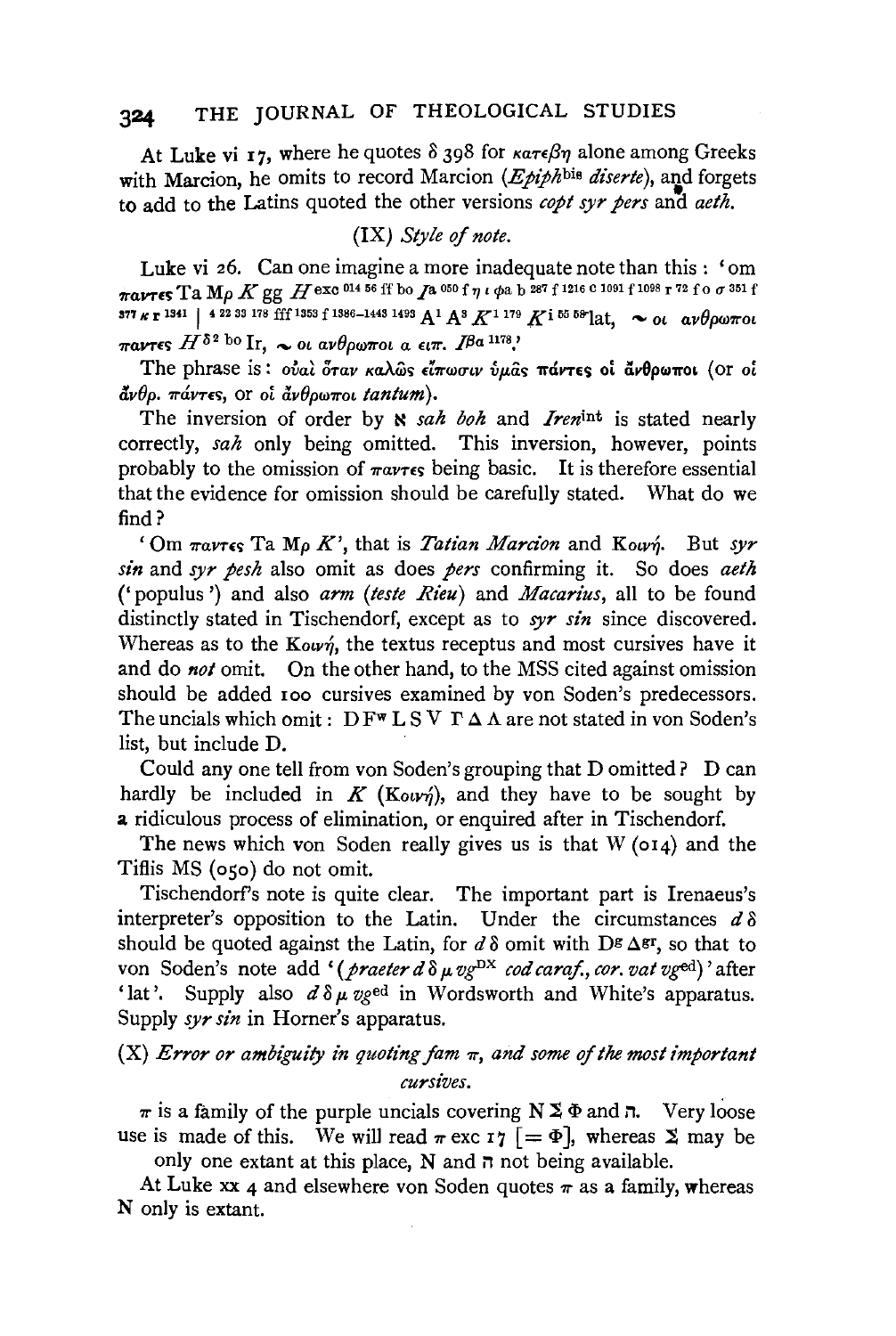As to 2<sup>pe</sup> (Sod<sup>93</sup>), at Mark ix 28 2<sup>pe</sup> reads ελθοντος αυτου and thus *alone.* Von Soden adds iscr (his  $350$ ) and fam ' $\pi$  exc. 17'. Both are wrong. N  $\Sigma$  and i<sup>scr</sup> read  $\epsilon \lambda \theta$ ovra avrov. As to 'exc 17', it is right to the extent that Φ reads *εισελθοντα αυτον*.

Many errors and omissions as to 157 occur. This is the more reprehensible as I notice that von Soden had at least two Gospels recollated (Matthew and Luke, see his card). At Luke vi 40 he quotes 157 (his <sup>207</sup>) for  $-\pi a$ , the exceptional omission by  $\aleph$  Sod<sup>448</sup> *b vg*<sup>D</sup> only. I did not note this, and I think I should have seen it. He does not quote 157 for  $\epsilon \sigma \tau \omega$  in the same verse which my eyes observed.

Note at Matt. xxiv 45 επι τη οικεσια 157 alone, for επι της θεραπειας (or  $\alpha$ KETELAS, OF OLKLAS). V ON Soden quotes 157 for  $\epsilon \pi i$  *TI*  $\alpha$ *NKA*, so that his collator was not accurate there.

And at Luke xx 46 he quotes: 'add rove ante  $a\sigma\pi a\sigma\mu ov s$   $I^{\sigma 207}$ '. This is 157. To it add *sah boh*.

But to this reading should also be added that of 157 *in the same verse* for + *τas ante πρωτοκαθεδριαs* as well as *sah boh* again, which von Soden neglects. Why quote one and not the other?

Similarly, Luke xxii  $\gamma$  ' $\eta v$  loco  $\eta \lambda \theta \epsilon \nu$  (cf. Mk. 141)  $I^{\sigma 207}$ . To 157 for this exceptional reading should be added *pers.* 

Evan.  $604/700$  (his <sup>133</sup>) is often misquoted by von Soden. At Luke xi 47 it is added by mistake to the very small group  $\aleph C$  *Epiph*marc for  $\kappa a_1$  *ot*  $\pi a_7 \epsilon \rho \epsilon s$ , whereas it should be added on the next line and in the next verse to the small group for *paprupes*  $\epsilon \sigma \tau \epsilon$  where von Soden omits it.

Sod<sup>1226</sup> (Matthaei's o and our  $245$ ) is frequently quoted wrongly, e.g. Luke ii  $21$ , xix  $43$ .

Sod<sup>1016</sup> (Greg. and Scr. 892) collated by Harris. Although sometimes employed is often omitted by von Soden, as at Mark xiv 46. He says: ' om avrw  $df^{2'}$ ; but add W 892 as well as *aeth* and *pers*, which omit  $\epsilon \pi$ *aVTov* of textus receptus, which in Soden's text is *avTw.* 

Sod<sup>376</sup> (Greg. 579 Scr. 743, Paris<sup>97</sup>). Often omitted, as at the important place Luke xvi 30 *αναστη προς αυτους (pro πορευθη προς αυτονς)* where von Soden only quotes **x**. Again, Luke vii 47, where  $\epsilon_{\text{trav}}$  for  $\lambda \epsilon \gamma \omega$ is read by  $\aleph$  Paris<sup>97</sup> only, correctly reported by von Soden, *in the same verse* as to  $+$ *Kat ante oAryov aya* $\pi$ a he only gives B and <sup>1016</sup>f. This obscures the issue. By 1016 he indicates 892. By f he *may* mean Paris<sup>97</sup>, but he should say so, for these three only have the reading (with an *Evst* from Egypt published by Amelineau).

Von Soden often opposes Schmidtke's edition of Paris<sup>97</sup>, as at Luke xxii 17 fin., quoting *avrous* while Schmidtke prints definitely  $\epsilon$ us *avrous* (with L).

Indeed, I question the appearance of Evan. 33 (Sod<sup>848</sup>) several times in the apparatus; notably at Luke vi  $38$  where Soden quotes  $8^{48}$  for